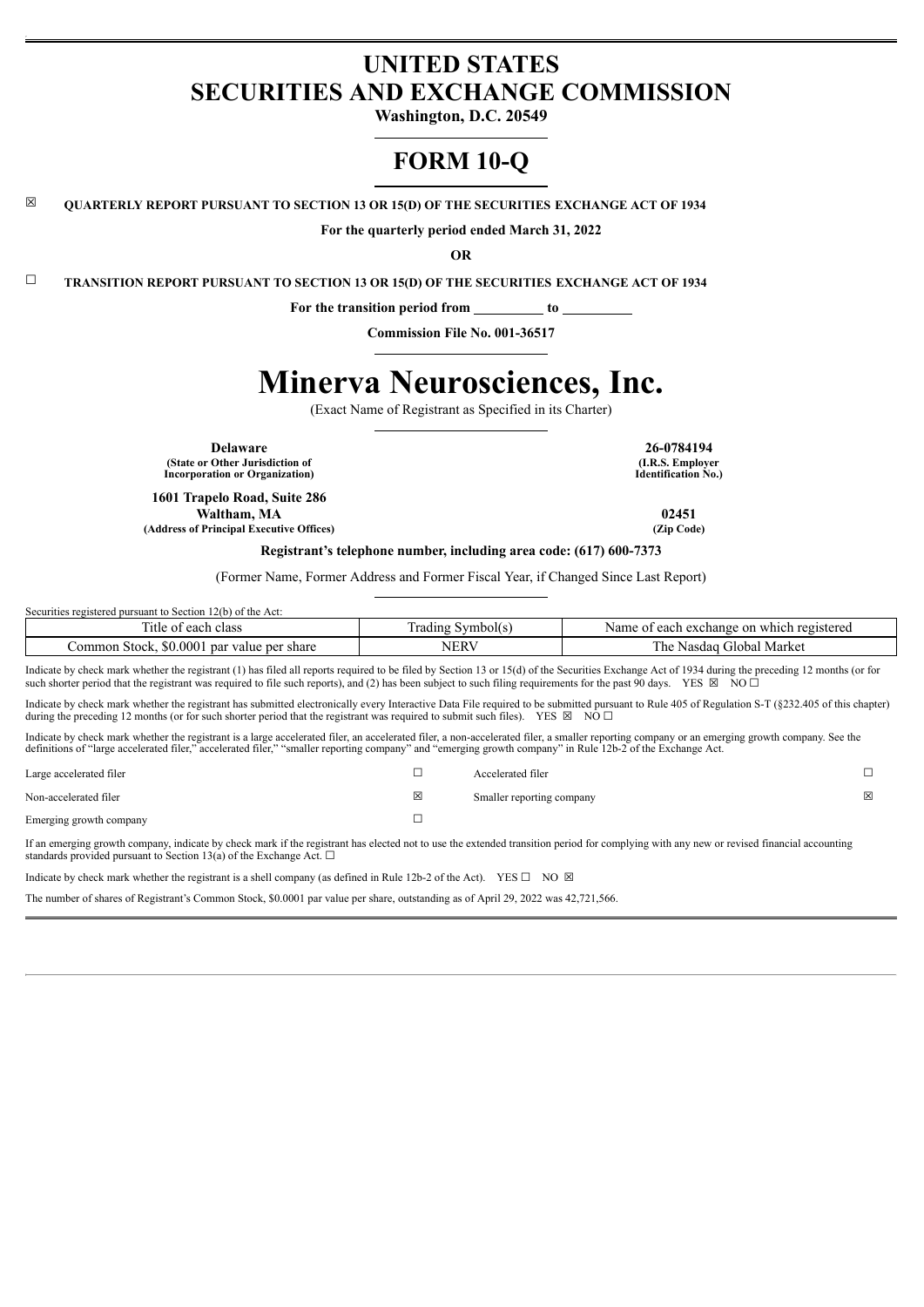# **INDEX TO FORM 10-Q**

# **PART I — Financial [Information](#page-3-0)**

**Page**

| Item 1.           | Financial Statements (unaudited):                                                                            | $\overline{4}$ |
|-------------------|--------------------------------------------------------------------------------------------------------------|----------------|
|                   | <u>Condensed Consolidated Balance Sheets as of March 31, 2022 and December 31, 2021</u>                      |                |
|                   | Condensed Consolidated Statements of Operations for the three months ended March 31, 2022 and 2021           |                |
|                   | Condensed Consolidated Statements of Stockholders' Equity for the three months ended March 31, 2022 and 2021 | <sub>0</sub>   |
|                   | Condensed Consolidated Statements of Cash Flows for the three months ended March 31, 2022 and 2021           |                |
|                   | <b>Notes to Condensed Consolidated Financial Statements</b>                                                  | 8              |
| Item 2.           | Management's Discussion and Analysis of Financial Condition and Results of Operations                        | 15             |
| Item 3.           | Quantitative and Qualitative Disclosures about Market Risk                                                   | 20             |
| Item 4.           | <b>Controls and Procedures</b>                                                                               | 20             |
|                   | <b>PART II — Other Information</b>                                                                           |                |
| Item 1.           | <b>Legal Proceedings</b>                                                                                     | 21             |
| Item 1A.          | <b>Risk Factors</b>                                                                                          | 21             |
| Item 2.           | <b>Unregistered Sales of Equity Securities and Use of Proceeds</b>                                           | 27             |
| Item 3.           | <b>Defaults Upon Senior Securities</b>                                                                       | 27             |
| Item 4.           | <b>Mine Safety Disclosures</b>                                                                               | 27             |
| Item 5.           | <b>Other Information</b>                                                                                     | 27             |
| Item 6.           | <b>Exhibits</b>                                                                                              | 28             |
| <b>SIGNATURES</b> |                                                                                                              | 29             |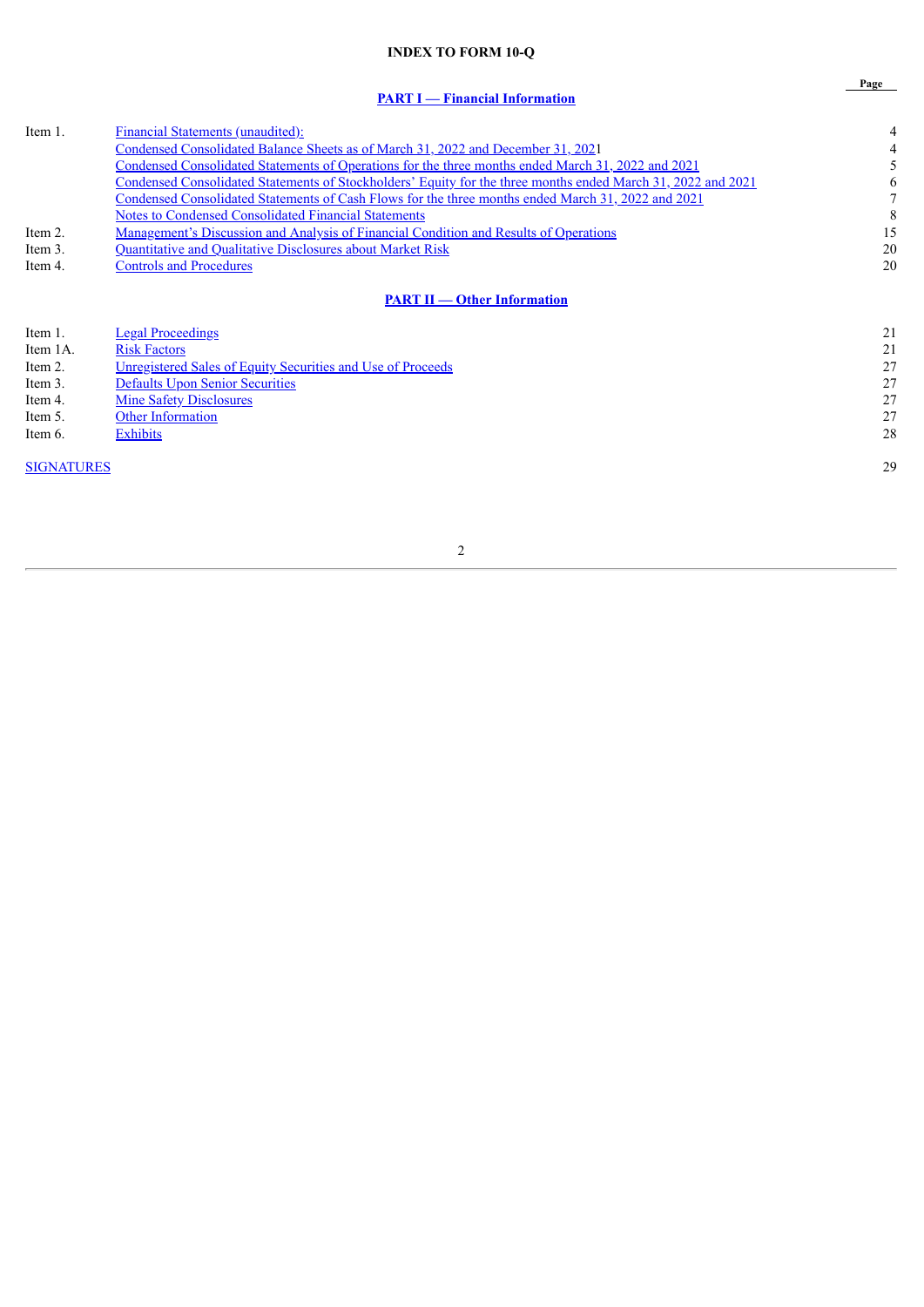Unless the context suggests otherwise, references in this Quarterly Report on Form 10-Q, or Quarterly Report, to "Minerva," "the Company," "we," *"us," and "our" refer to Minerva Neurosciences, Inc. and, where appropriate, its subsidiaries.*

This Quarterly Report on Form 10-Q contains forward-looking statements. These forward-looking statements reflect our plans, estimates and beliefs. These statements involve known and unknown risks, uncertainties and other factors that may cause our actual results, performance or achievements to be materially different from any future results, performances or achievements expressed or implied by the forward-looking statements. In some cases, you can identify forward-looking statements by terms such as "anticipates," "believes," "could," "estimates," "expects," "intends," "may," "plans," "potential," "predicts," "projects," "should," "would" and similar expressions intended to identify forward-looking statements. Forward-looking statements reflect our current views with respect to future events and are based on assumptions and subject to risks and uncertainties. Because of these risks and uncertainties, the forward-looking events and circumstances discussed in this report may not transpire. These risks and uncertainties include, but are not limited to, the risks included in this Quarterly Report on Form 10-Q under Part II, Item IA, "Risk Factors" and in our Annual Report on Form 10-K for the *year ended December 31, 2021 under Part I, Item IA, "Risk Factors."*

Given these uncertainties, you should not place undue reliance on these forward-looking statements. Also, forward-looking statements represent our estimates and assumptions only as of the date of this document. You should read this document with the understanding that our actual future results may be materially different from what we expect. Except as required by law, we do not undertake any obligation to publicly update or revise any forward-looking *statements contained in this report, whether as a result of new information, future events or otherwise.*

All trademarks, trade names and service marks appearing in this Quarterly Report on Form 10-Q are the property of their respective owners.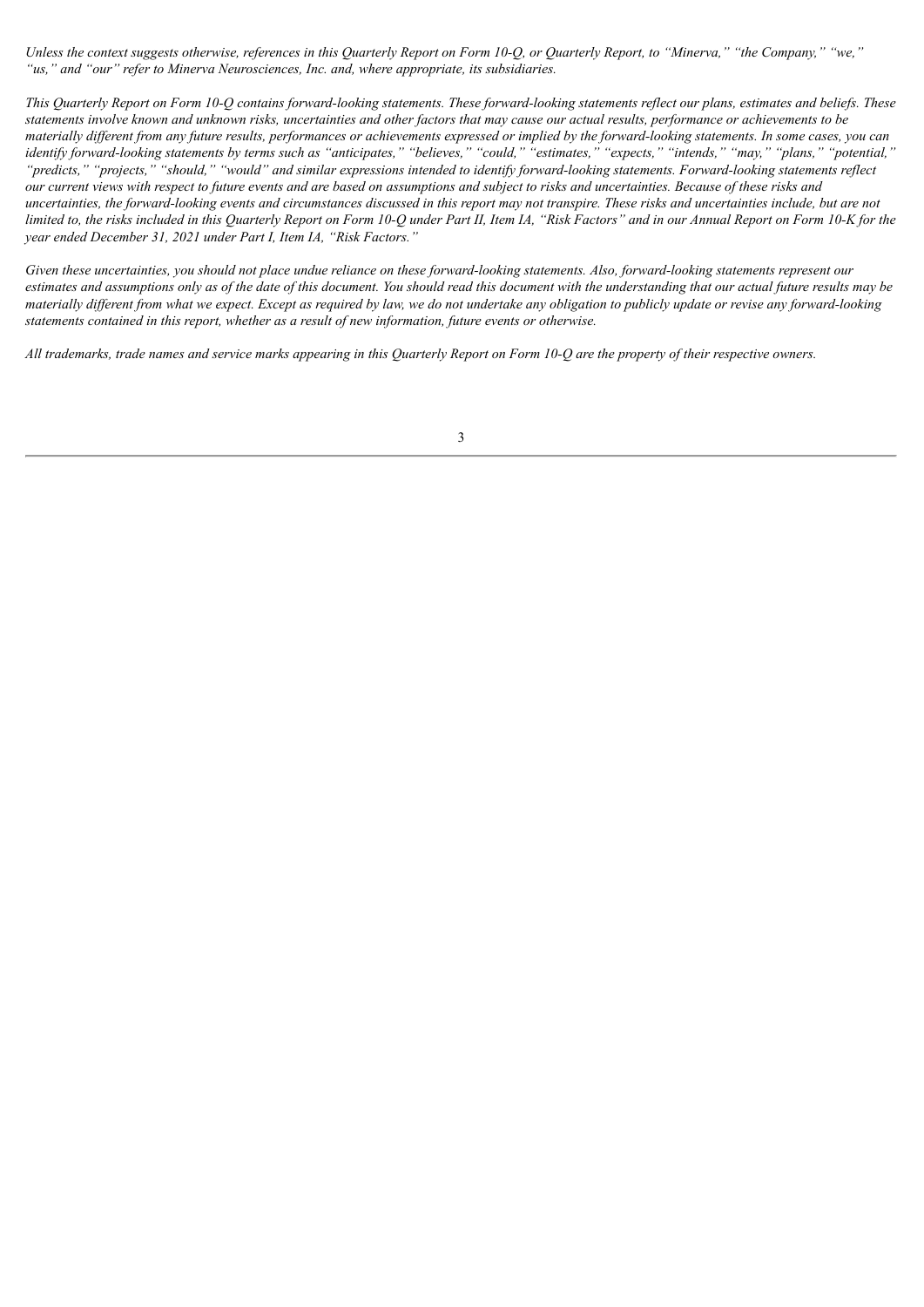#### **PART I – Financial Information Item 1 – Financial Statements**

# MINERVA NEUROSCIENCES, INC.

### **Condensed Consolidated Balance Sheets (Unaudited)**

<span id="page-3-2"></span><span id="page-3-1"></span><span id="page-3-0"></span>

|                                                                                                                                                            |              | March 31,<br>2022 |    | December 31,<br>2021 |
|------------------------------------------------------------------------------------------------------------------------------------------------------------|--------------|-------------------|----|----------------------|
| <b>Assets</b>                                                                                                                                              |              |                   |    |                      |
| Current assets                                                                                                                                             |              |                   |    |                      |
| Cash and cash equivalents                                                                                                                                  | $\mathbb{S}$ | 54,946,711        | \$ | 60,755,080           |
| Restricted cash                                                                                                                                            |              | 100,000           |    | 100,000              |
| Prepaid expenses and other current assets                                                                                                                  |              | 650,481           |    | 1,346,359            |
| Total current assets                                                                                                                                       |              | 55,697,192        |    | 62,201,439           |
|                                                                                                                                                            |              |                   |    |                      |
| Capitalized software, net                                                                                                                                  |              | 51,080            |    | 51,080               |
| Goodwill                                                                                                                                                   |              | 14,869,399        |    | 14,869,399           |
| <b>Total assets</b>                                                                                                                                        | S            | 70,617,671        | \$ | 77,121,918           |
|                                                                                                                                                            |              |                   |    |                      |
| <b>Liabilities and Stockholders' Equity</b>                                                                                                                |              |                   |    |                      |
| <b>Current liabilities</b>                                                                                                                                 |              |                   |    |                      |
| Accounts payable                                                                                                                                           | \$           | 1,586,168         | S. | 1,853,215            |
| Accrued expenses and other current liabilities                                                                                                             |              | 1,661,518         |    | 965,739              |
| Total current liabilities                                                                                                                                  |              | 3,247,686         |    | 2,818,954            |
| Liability related to the sale of future royalties                                                                                                          |              | 68,106,115        |    | 66,327,321           |
| <b>Total liabilities</b>                                                                                                                                   |              | 71,353,801        |    | 69,146,275           |
| Commitments and contingencies (Note 8)                                                                                                                     |              |                   |    |                      |
|                                                                                                                                                            |              |                   |    |                      |
| Stockholders' equity                                                                                                                                       |              |                   |    |                      |
| Preferred stock; \$0.0001 par value; 100,000,000 shares authorized; none issued or outstanding as of<br>March 31, 2022 and December 31, 2021, respectively |              |                   |    |                      |
| Common stock; \$0.0001 par value; 125,000,000 shares authorized; 42,721,566 shares issued and                                                              |              |                   |    |                      |
| outstanding as of March 31, 2022 and December 31, 2021, respectively                                                                                       |              | 4,272             |    | 4,272                |
| Additional paid-in capital                                                                                                                                 |              | 343,725,426       |    | 342,672,770          |
| Accumulated deficit                                                                                                                                        |              | (344, 465, 828)   |    | (334, 701, 399)      |
| Total stockholders' equity                                                                                                                                 |              | (736, 130)        |    | 7,975,643            |
| Total liabilities and stockholders' equity                                                                                                                 | \$           | 70,617,671        | \$ | 77,121,918           |

See accompanying notes to condensed consolidated financial statements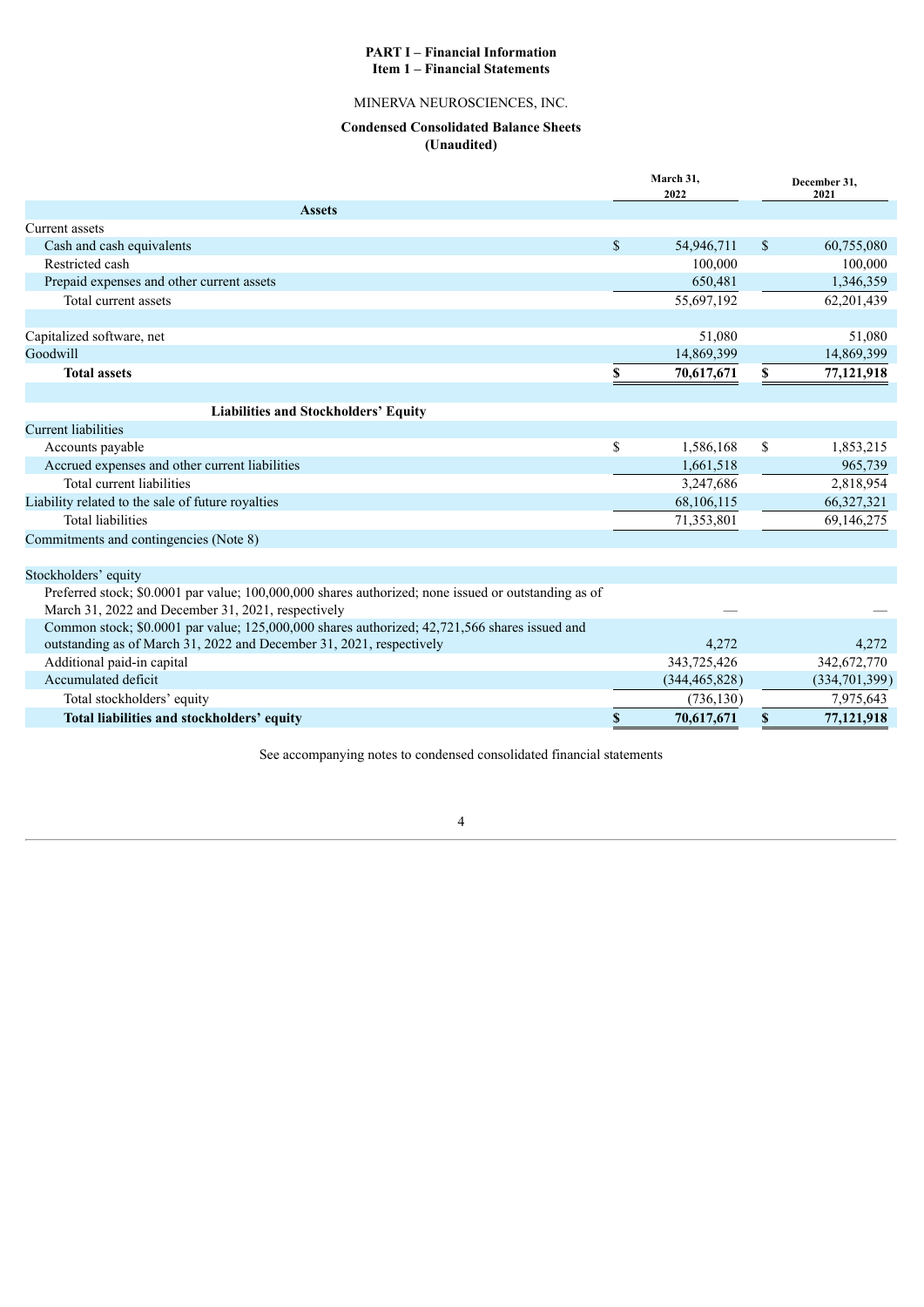# MINERVA NEUROSCIENCES, INC.

#### **Condensed Consolidated Statements of Operations (Unaudited)**

<span id="page-4-0"></span>

|                                                            |             | Three Months Ended March 31. |
|------------------------------------------------------------|-------------|------------------------------|
|                                                            | 2022        | 2021                         |
| <b>Expenses</b>                                            |             |                              |
| Research and development                                   | 4,959,863   | \$<br>3,258,707              |
| General and administrative                                 | 3,029,395   | 4,248,814                    |
| Total expenses                                             | 7,989,258   | 7,507,521                    |
| Loss from operations                                       | (7,989,258) | (7,507,521)                  |
|                                                            |             |                              |
| Foreign exchange losses                                    | (3,794)     | (4,856)                      |
| Investment income                                          | 7,417       | 4,100                        |
| Non-cash interest expense for the sale of future royalties | (1,778,794) | (1,296,456)                  |
| Net loss                                                   | (9,764,429) | (8,804,733)                  |
|                                                            |             |                              |
| Net loss per share, basic and diluted                      | (0.23)      | (0.21)                       |
| Weighted average shares outstanding, basic and diluted     | 42,721,566  | 42,721,566                   |

See accompanying notes to condensed consolidated financial statements.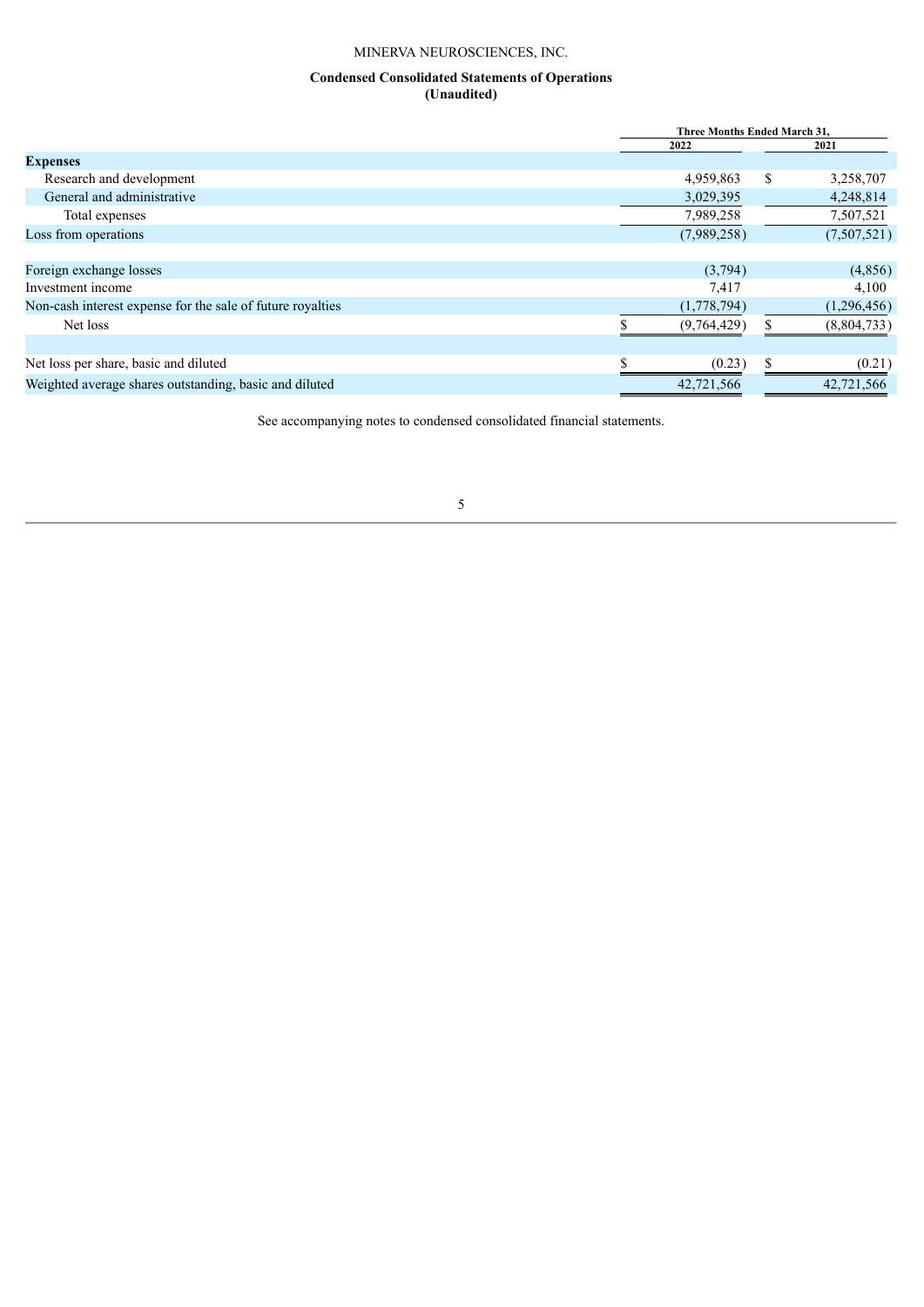# MINERVA NEUROSCIENCES, INC.

#### **Condensed Consolidated Statements of Stockholders' Equity (Unaudited)**

<span id="page-5-0"></span>

|                                    | <b>Common Stock</b> |               | <b>Additional</b> |                        | Accumulated   |         |                 |          |             |
|------------------------------------|---------------------|---------------|-------------------|------------------------|---------------|---------|-----------------|----------|-------------|
|                                    | <b>Shares</b>       | Amount        |                   | <b>Paid-In Capital</b> |               | Deficit |                 |          | Total       |
| <b>Balances at January 1, 2021</b> | 42,721,566          | S             | 4,272             |                        | 337, 453, 776 |         | (284,795,447)   |          | 52,662,601  |
| Stock-based compensation           |                     |               |                   |                        | 1,516,064     |         |                 |          | 1,516,064   |
| Net loss                           |                     |               |                   |                        |               |         | (8,804,733)     |          | (8,804,733) |
| <b>Balances at March 31, 2021</b>  | 42,721,566          |               | 4.272             |                        | 338,969,840   |         | (293,600,180)   |          | 45,373,932  |
| <b>Balances at January 1, 2022</b> | 42,721,566          | <sup>\$</sup> | 4.272             | S                      | 342,672,770   | S       | (334,701,399)   | <b>S</b> | 7,975,643   |
| Stock-based compensation           |                     |               |                   |                        | 1,052,656     |         |                 |          | 1,052,656   |
| Net loss                           |                     |               |                   |                        |               |         | (9,764,429)     |          | (9,764,429) |
| <b>Balances at March 31, 2022</b>  | 42,721,566          |               | 4,272             |                        | 343,725,426   |         | (344, 465, 828) |          | (736, 130)  |

See accompanying notes to condensed consolidated financial statements.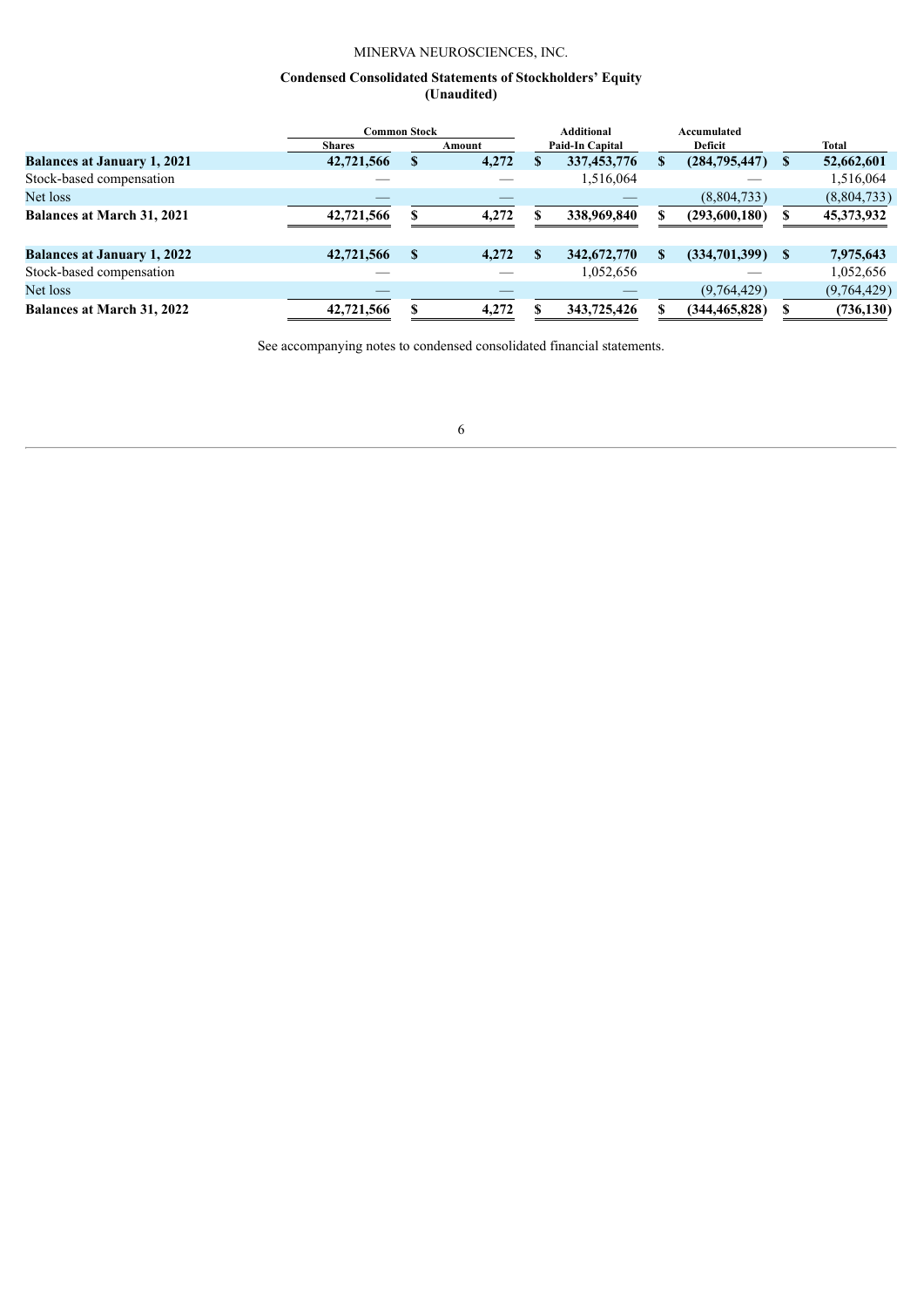# MINERVA NEUROSCIENCES, INC.

# **Condensed Consolidated Statements of Cash Flows**

**(Unaudited)**

<span id="page-6-0"></span>

|                                                                                                                              | Three Months Ended March 31, |             |    |             |
|------------------------------------------------------------------------------------------------------------------------------|------------------------------|-------------|----|-------------|
|                                                                                                                              |                              | 2022        |    | 2021        |
| Cash flows from operating activities:                                                                                        |                              |             |    |             |
| Net loss                                                                                                                     | \$                           | (9,764,429) | S  | (8,804,733) |
| Adjustments to reconcile net loss to net cash used in operating activities:                                                  |                              |             |    |             |
| Amortization of right-of-use assets                                                                                          |                              |             |    | 42,833      |
| Stock-based compensation expense                                                                                             |                              | 1,052,656   |    | 1,516,064   |
| Non-cash interest expense associated with the sale of future royalties                                                       |                              | 1,778,794   |    | 1,296,456   |
| Changes in operating assets and liabilities                                                                                  |                              |             |    |             |
| Prepaid expenses and other current assets                                                                                    |                              | 695,878     |    | 533,639     |
| Accounts payable                                                                                                             |                              | (267, 047)  |    | 134,013     |
| Accrued expenses and other current liabilities                                                                               |                              | 695,779     |    | 111,248     |
| Operating lease liabilities, current                                                                                         |                              |             |    | (46, 879)   |
| Net cash used in operating activities                                                                                        |                              | (5,808,369) |    | (5,217,359) |
| Cash flows from investing activities:                                                                                        |                              |             |    |             |
| Net cash provided by investing activities                                                                                    |                              |             |    |             |
| <b>Cash flows from financing activities:</b>                                                                                 |                              |             |    |             |
| Proceeds from the sale of future royalties                                                                                   |                              |             |    | 60,000,000  |
| Net cash provided by financing activities                                                                                    |                              |             |    | 60,000,000  |
| Net (decrease) increase in cash, cash equivalents and restricted cash                                                        |                              | (5,808,369) |    | 54,782,641  |
| Cash, cash equivalents and restricted cash                                                                                   |                              |             |    |             |
| Beginning of period                                                                                                          |                              | 60,855,080  |    | 25,456,952  |
| End of period                                                                                                                | \$                           | 55,046,711  | \$ | 80,239,593  |
| Reconciliation of the Condensed Consolidated Statements of Cash Flows to the<br><b>Condensed Consolidated Balance Sheets</b> |                              |             |    |             |
| Cash and cash equivalents                                                                                                    | \$                           | 54,946,711  | \$ | 80,139,593  |
| Restricted cash                                                                                                              |                              | 100,000     |    | 100,000     |
| Total cash, cash equivalents and restricted cash                                                                             | \$                           | 55,046,711  | \$ | 80,239,593  |
|                                                                                                                              |                              |             |    |             |

See accompanying notes to condensed consolidated financial statements.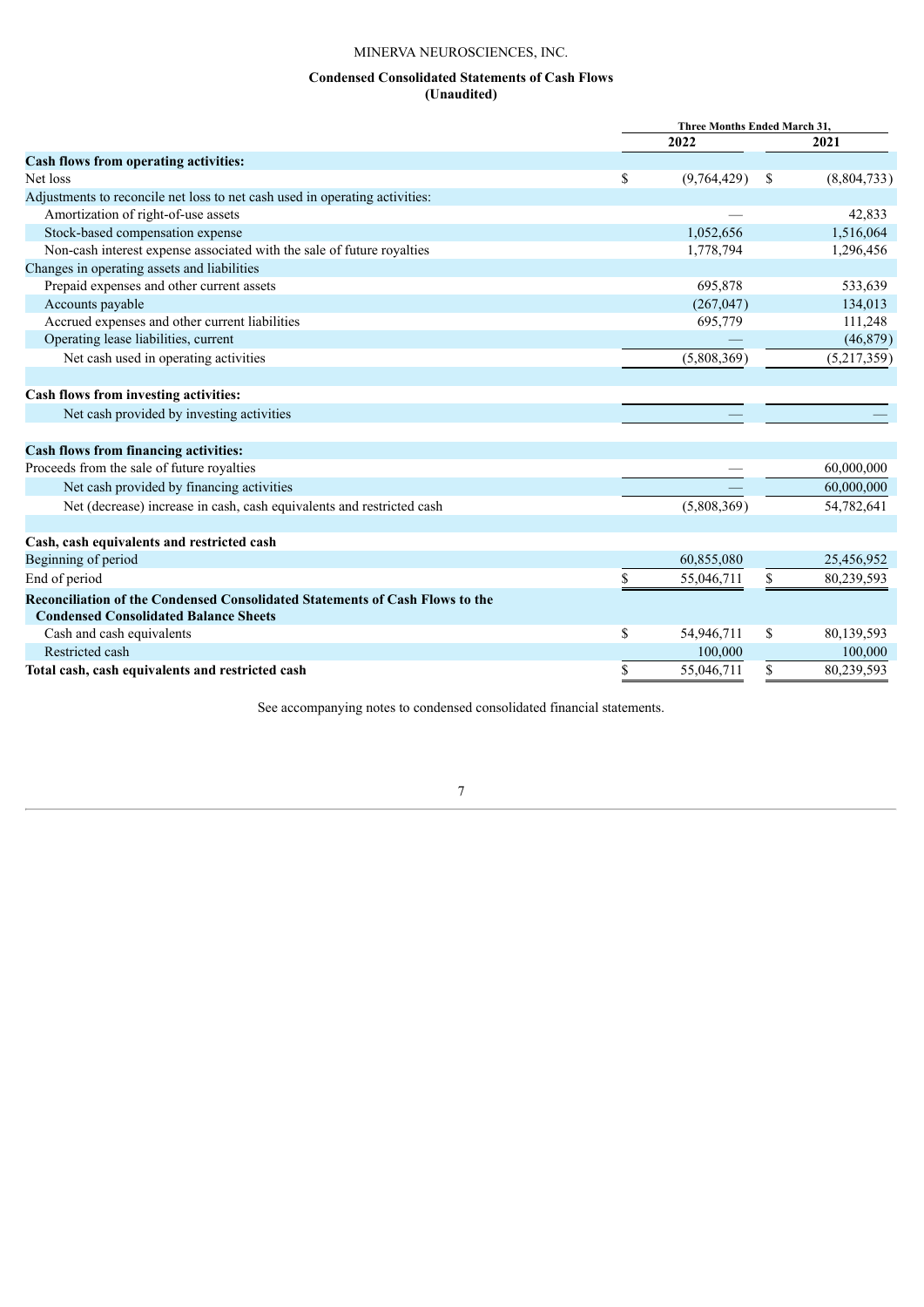#### **MINERVA NEUROSCIENCES, INC. Notes to Condensed Consolidated Financial Statements As of March 31, 2022 and for the Three Months Ended March 31, 2022 and 2021 (Unaudited)**

#### <span id="page-7-0"></span>**NOTE 1 — NATURE OF OPERATIONS AND LIQUIDITY**

#### *Nature of Operations*

Minerva Neurosciences, Inc. ("Minerva" or the "Company") is a clinical-stage biopharmaceutical company focused on the development and commercialization of product candidates to treat patients suffering from central nervous system ("CNS") diseases. The Company's lead product candidate is roluperidone (f/k/a MIN-101), a compound the Company is developing for the treatment of negative symptoms in patients with schizophrenia. The Company holds the license to roluperidone from Mitsubishi Tanabe Pharma Corporation ("MTPC") with the rights to develop, sell and import roluperidone globally, excluding most of Asia. The Company also has exclusive rights to develop and commercialize MIN-301, a compound for the treatment of Parkinson's disease. In addition, Minerva previously co-developed seltorexant (f/k/a MIN-202 or JNJ-42847922) with Janssen Pharmaceutica NV ("Janssen") for the treatment of insomnia disorder and adjunctive treatment of Major Depressive Disorder ("MDD"). During 2020 Minerva exercised its right to opt out of the joint development agreement with Janssen for the future development of seltorexant. As a result, the Company was entitled to collect royalties in the mid-single digits on potential future worldwide sales of seltorexant in certain indications, with no further financial obligations to Janssen. In January 2021, the Company sold its rights to these potential royalties to Royalty Pharma plc ("Royalty Pharma"). For further discussion of the joint development agreement with Janssen and the sale of future royalties, please refer to Note 5, Sale of Future Royalties.

#### *Liquidity*

The accompanying interim condensed consolidated financial statements have been prepared as though the Company will continue as a going concern, which contemplates the realization of assets and satisfaction of liabilities in the normal course of business. The Company has limited capital resources and has incurred recurring operating losses and negative cash flows from operations since inception. As of March 31, 2022, the Company had an accumulated deficit of approximately \$344.5 million and net cash used in operating activities was approximately \$5.8 million during the three months ended March 31, 2022. Management expects to continue to incur operating losses and negative cash flows from operations in the future. The Company has financed its operations to date from proceeds from the sale of common stock, warrants, loans, convertible promissory notes, collaboration agreements and royalty sales.

As of March 31, 2022, the Company had cash, cash equivalents, and restricted cash of \$55.0 million. The Company believes that its existing cash, cash equivalents, and restricted cash will be sufficient to meet its cash commitments for at least the next 12 months after the date that the interim condensed consolidated financial statements are issued. The process of drug development can be costly and the timing and outcomes of clinical trials is uncertain. The assumptions upon which the Company has based its estimates are routinely evaluated and may be subject to change. The actual amount of the Company's expenditures will vary depending upon a number of factors including but not limited to the design, timing and duration of future clinical trials, the progress of the Company's research and development programs, the infrastructure to support a commercial enterprise, the cost of a commercial product launch, and the level of financial resources available. The Company has the ability to adjust its operating plan spending levels based on the timing of future clinical trials, which will be predicated upon adequate funding to complete the trials.

The Company will need to raise additional capital in order to continue to fund operations and fully fund any potential later stage clinical development programs. The Company believes that it will be able to obtain additional working capital through equity financings or other arrangements to fund future operations; however, there can be no assurance that such additional financing, if available, can be obtained on terms acceptable to the Company. If the Company is unable to obtain such additional financing, future operations would need to be scaled back or discontinued.

#### *Significant Risks and Uncertainties*

#### *COVID-19 Pandemic*

The Company's business could be adversely affected by the effects of the ongoing COVID-19 pandemic. Beginning in late 2019 and continuing into 2022, the outbreak of COVID-19 has resulted in the declaration of a global pandemic and adversely affected economic activity across virtually all sectors and industries on a local, national, and global scale. While global vaccination efforts are underway and certain jurisdictions, including Massachusetts, have reopened businesses and governmental agencies, there remain limitations on the physical operations of businesses and prohibitions on certain non-essential gatherings, and we are unable to accurately predict the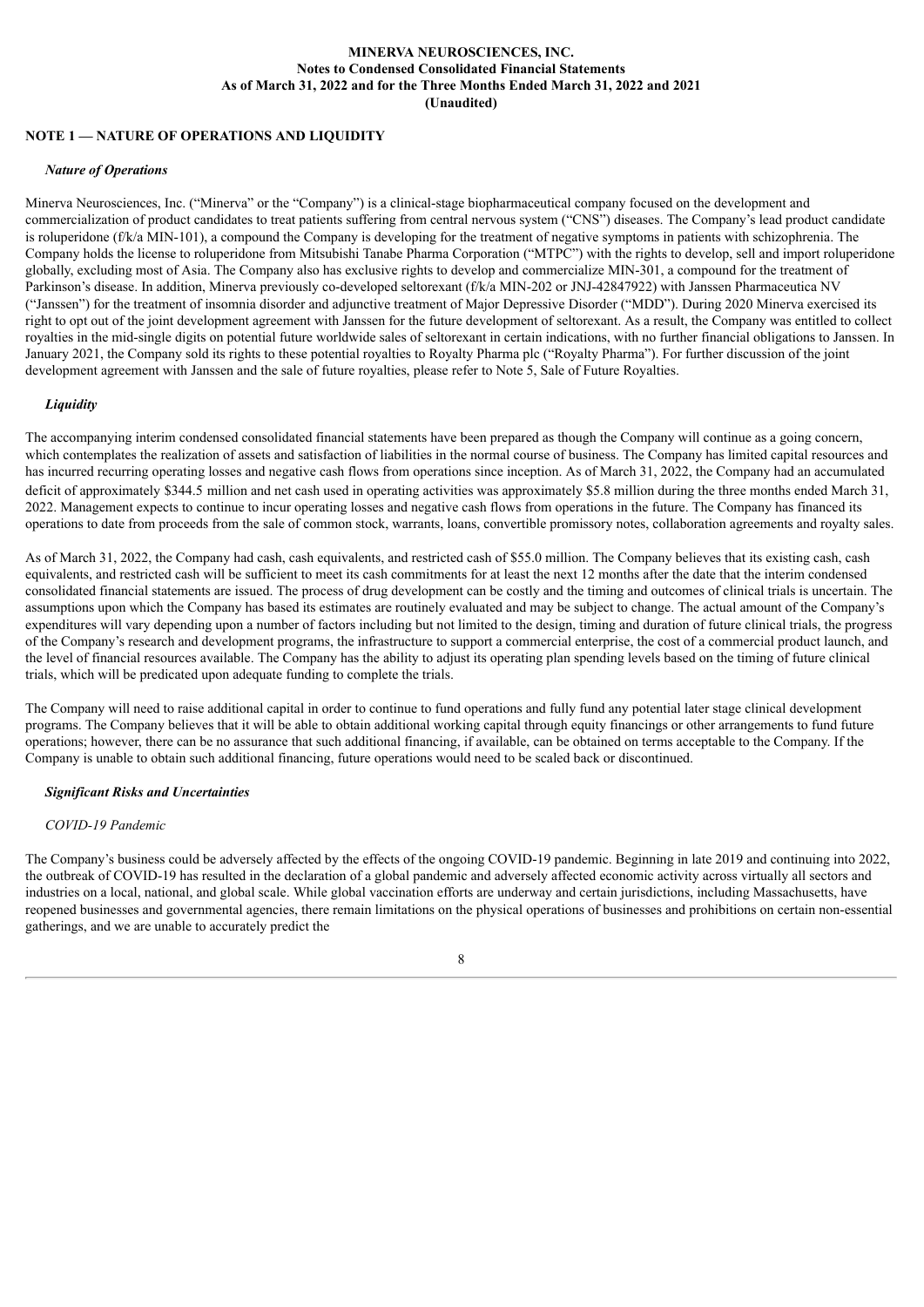full impact that COVID-19 will have due to numerous uncertainties, including the duration of the outbreak, the result of vaccination efforts, resurgence of the virus, actions that may be taken by governmental authorities, the impact on our business including our clinical programs and timelines, and the impact to the business of our service providers and partners.

While the COVID-19 pandemic has not had a material adverse impact on the Company's operations to date, this disruption, if sustained or recurrent, could have a material adverse effect on the Company's operating results, its ability to raise capital needed to develop and commercialize products and the Company's overall financial condition. In addition, a recession or market correction resulting from the spread of the coronavirus could materially affect the value of the Company's common stock. The impact of the COVID-19 pandemic may also exacerbate other risks discussed in this Quarterly Report on Form 10-Q. Refer to Item 1A. "Risk Factors" in this Quarterly Report on Form 10-Q for a complete description of the material risks that the Company currently faces.

## **NOTE 2 — SIGNIFICANT ACCOUNTING POLICIES**

#### *Basis of presentation*

The interim condensed consolidated financial statements have been prepared in accordance with accounting principles generally accepted in the United States of America ("GAAP") for interim reporting and the requirements of the Securities and Exchange Commission ("SEC") in accordance with Regulation S-X, Rule 8-03. Under those rules, certain notes and financial information that are normally required for annual financial statements can be condensed or omitted. In the opinion of the Company's management, the accompanying financial statements contain all adjustments (consisting of items of a normal and recurring nature) necessary to present fairly the financial position as of March 31, 2022, the results of operations for the three months ended March 31, 2022 and 2021 and cash flows for the three months ended March 31, 2022 and 2021. The results of operations for the three months ended March 31, 2022 are not necessarily indicative of the results to be expected for the full year. The consolidated balance sheet as of December 31, 2021 was derived from the audited annual financial statements. The accompanying unaudited condensed consolidated financial statements and notes thereto should be read in conjunction with the audited consolidated financial statements for the year ended December 31, 2021 included in the Company's Annual Report on Form 10-K filed with the SEC on March 1, 2022.

#### *Consolidation*

The accompanying consolidated financial statements include the results of the Company and its wholly-owned subsidiaries, Mind-NRG Sarl and Minerva Neurosciences Securities Corporation. Intercompany transactions have been eliminated.

#### *Significant risks and uncertainties*

The Company's operations are subject to a number of factors that can affect its operating results and financial condition. Such factors include, but are not limited to: the results of clinical testing and trial activities of the Company's products, the Company's ability to obtain regulatory approval to market its products, competition from products manufactured and sold or being developed by other companies, the price of, and demand for, Company products, the Company's ability to negotiate favorable licensing or other manufacturing and marketing agreements for its products, and the Company's ability to raise capital.

The Company currently has no commercially approved products and there can be no assurance that the Company's research and development will be successfully commercialized. Developing and commercializing a product requires significant time and capital and is subject to regulatory review and approval as well as competition from other biotechnology and pharmaceutical companies. The Company operates in an environment of rapid change and is dependent upon the continued services of its employees and consultants and obtaining and protecting intellectual property.

#### *Use of estimates*

The preparation of financial statements in conformity with GAAP requires management to make estimates and assumptions that affect the reported amounts of assets and liabilities and disclosures of contingent assets and liabilities at the date of the financial statements and the reported amounts of expenses during the reporting period. Actual results could differ from those estimates.

#### *Cash and cash equivalents*

Cash equivalents include short-term, highly-liquid instruments, consisting of money market accounts and short-term investments with maturities from the date of purchase of 90 days or less. The majority of cash and cash equivalents are maintained with major financial institutions in North America. Deposits with these financial institutions may exceed the amount of insurance provided on such deposits. These deposits may be redeemed upon demand which reduces counterparty performance risk.

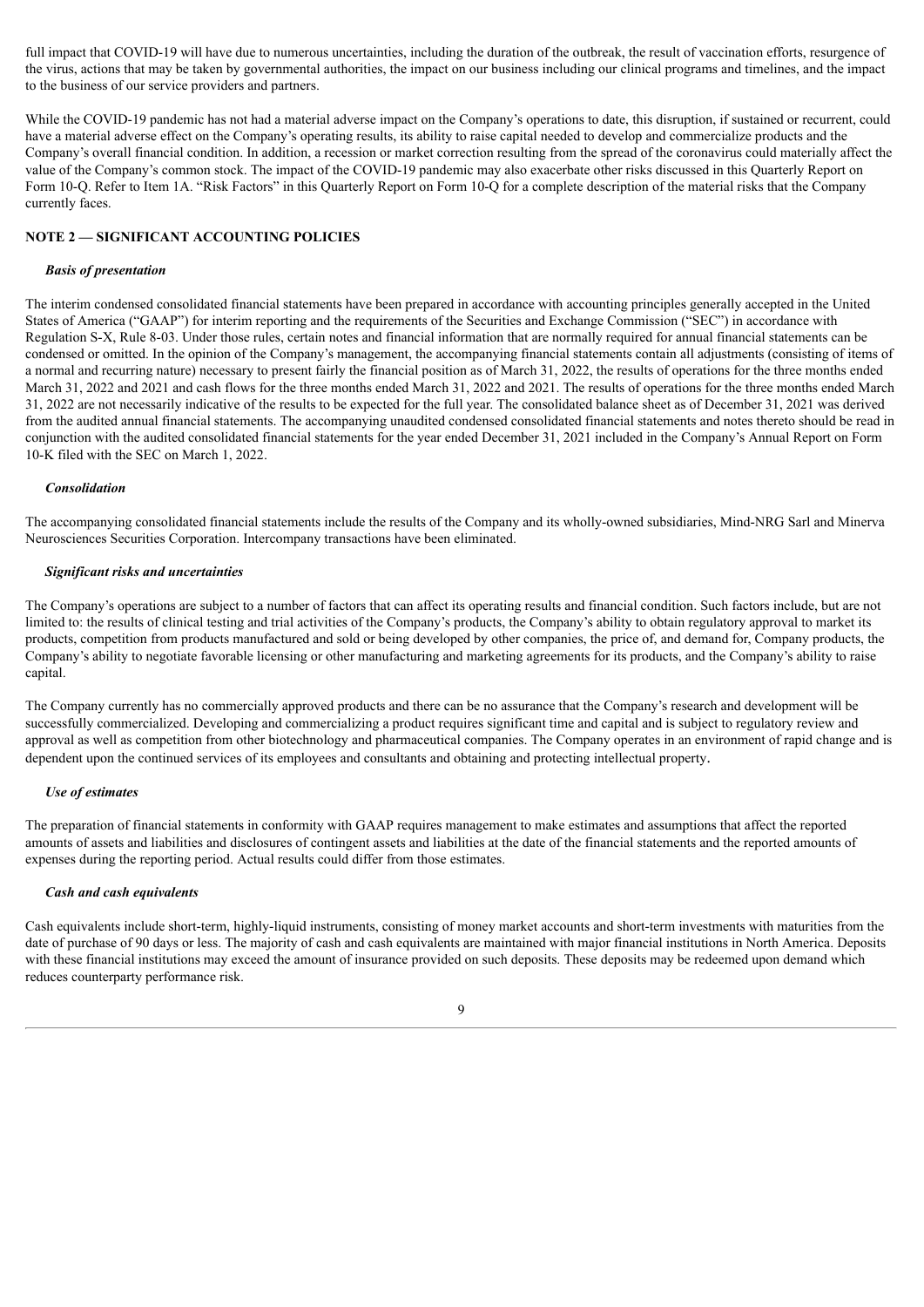#### *Restricted cash*

Cash accounts with any type of restriction are classified as restricted. The Company maintained restricted cash balances as collateral for corporate credit cards in the amount of \$0.1 million at each of March 31, 2022 and December 31, 2021.

#### *Recent accounting pronouncements*

From time to time, new accounting pronouncements are issued by the FASB and are adopted by the Company as of the specified effective date. The Company believes that the impact of recently issued, but not yet adopted, accounting pronouncements will not have a material impact on the condensed consolidated financial statements or do not apply to the Company.

#### **NOTE 3 — ACCRUED EXPENSES AND OTHER LIABILITIES**

Accrued expenses and other liabilities consist of the following:

|                                                           | <b>March 31, 2022</b> |           |  | December 31, 2021 |
|-----------------------------------------------------------|-----------------------|-----------|--|-------------------|
| Research and development costs and other accrued expenses |                       | 1,116,122 |  | 902,803           |
| Accrued bonus                                             |                       | 381.500   |  |                   |
| Professional fees                                         |                       | 115.912   |  | 62.936            |
| Vacation pay                                              |                       | 47.984    |  |                   |
| Total                                                     |                       | 1,661,518 |  | 965.739           |

#### **NOTE 4 — NET LOSS PER SHARE OF COMMON STOCK**

Diluted loss per share is the same as basic loss per share for all periods presented as the effects of potentially dilutive items were anti-dilutive given the Company's net loss. Basic loss per share is computed by dividing net loss by the weighted average number of shares of common stock outstanding, plus potential outstanding common stock for the period. Potential outstanding common stock includes stock options and shares underlying RSUs, but only to the extent that their inclusion is dilutive. The following table sets forth the computation of basic and diluted loss per share for common stockholders:

|                                                        | Three Months Ended March 31. |  |             |  |  |
|--------------------------------------------------------|------------------------------|--|-------------|--|--|
|                                                        | 2022                         |  | 2021        |  |  |
| Net loss                                               | $(9.764.429)$ \$             |  | (8.804.733) |  |  |
| Weighted average shares of common stock outstanding    | 42.721.566                   |  | 42.721.566  |  |  |
| Net loss per share of common stock – basic and diluted | (0.23)                       |  | (0.21)      |  |  |

The following securities outstanding at March 31, 2022 and 2021 have been excluded from the calculation of weighted average shares outstanding as their effect on the calculation of loss per share is antidilutive:

|                                          | Three Months Ended March 31. |           |
|------------------------------------------|------------------------------|-----------|
|                                          | 2022                         | 2021      |
| Common stock options                     | 3,619,467                    | 9.921.311 |
| Performance-based restricted stock units | 3.651.403                    |           |
| Common stock warrants                    | 40.790                       | 40.790    |

#### **NOTE 5 — SALE OF FUTURE ROYALTIES**

The Company had previously co-developed seltorexant with Janssen for the treatment of insomnia disorder and adjunctive treatment of MDD. During 2020, the Company exercised its right to opt out of the joint development agreement with Janssen for the future development of seltorexant and, as a result, the Company was entitled to collect royalties in the mid-single digits on potential future sales of seltorexant worldwide in certain indications, with no further financial obligations to Janssen.

On January 19, 2021, the Company entered into an agreement with Royalty Pharma under which Royalty Pharma acquired the Company's royalty interest in seltorexant for an upfront payment of \$60 million and up to an additional \$95 million in potential milestone payments. These milestone payments are contingent upon the achievement of certain clinical, regulatory and commercial milestones for seltorexant by Janssen or any other party in the event that Janssen sells seltorexant. Under the terms of the agreement, the Company has significant continuing involvement in facilitating the transfer of royalties to Royalty Pharma and Royalty Pharma has recourse against the Company relating to the payments due from Janssen. As such, the Company applied the debt recognition guidance under ASC 470, *Debt*, and recorded the upfront payment of \$60 million as a liability related to the sale of future royalties ("Royalty Obligation"), which will be amortized under the interest method over the estimated life of the agreement. Under the terms of the agreement, all payments from Royalty Pharma to the Company, including the initial upfront payment of \$60 million as well as amortized interest expense and potential milestone payments, are not repayable to Royalty Pharma in the event that Janssen discontinues the clinical development of seltorexant or ceases to pursue its commercialization at a future date for any reason. In addition, in accordance with ASC 470, Debt, the Company will account for any royalties received in the future as non-cash royalty revenue.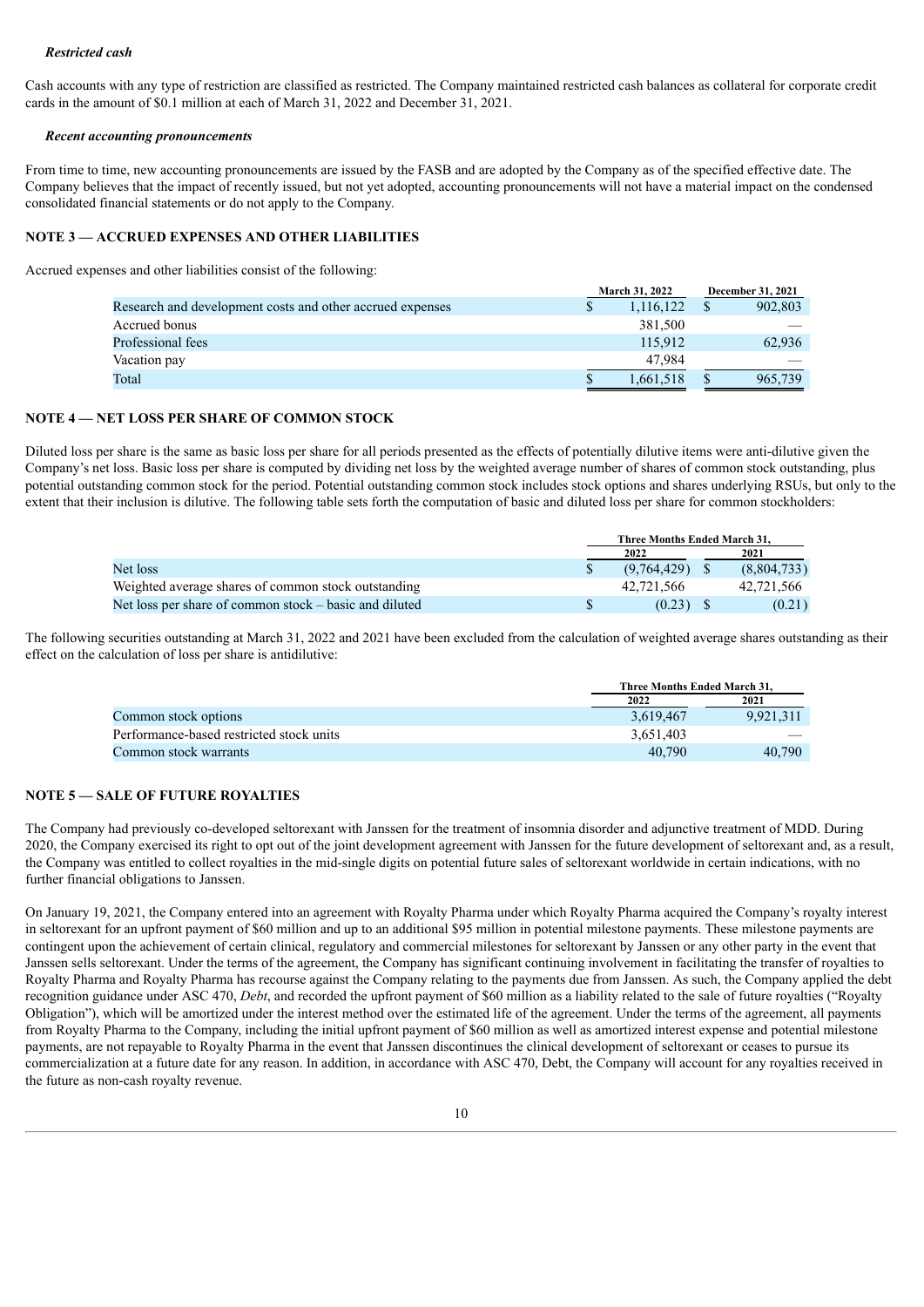As royalties are remitted to the Company from Janssen and subsequently passed onto Royalty Pharma, the balance of the Royalty Obligation will be effectively repaid over the life of the co-development and license agreement (the "Agreement") with Janssen. In order to determine the amortization of the Royalty Obligation, the Company is required to estimate the total amount of future royalty payments to Royalty Pharma over the life of the Agreement. In addition to the \$60 million upfront payment, up to an additional \$95 million in potential milestone payments will also be recorded as a liability related to the sale of future royalties and amortized as interest expense over the estimated remaining life of the agreement. At execution, the Company's estimate of this total interest expense resulted in an effective annual interest rate of approximately 10.5%. As of March 31, 2022, the Company estimated the effective annual interest rate to be approximately 10.7%. This estimate contains significant assumptions, which are considered Level 3 fair value inputs, regarding the timing and amount of expected royalty and milestone payments that impact the interest expense that will be recognized over the royalty period. The Company will periodically assess the estimated royalty payments to Royalty Payments from Janssen and to the extent the amount or timing of such payments is materially different than the original estimates, an adjustment will be recorded prospectively to increase or decrease interest expense. There are a number of factors that could materially affect the amount and timing of royalty payments to Royalty Pharma from Janssen, and correspondingly, the amount of interest expense recorded by the Company, most of which are not within the Company's control. Such factors include, but are not limited to, delays or discontinuation of development of seltorexant, regulatory approval, changing standards of care, the introduction of competing products, manufacturing or other delays, generic competition, intellectual property matters, adverse events that result in governmental health authority imposed restrictions on the use of the drug products, significant changes in foreign exchange rates as the royalties remitted to Royalty Pharma are made in U.S. dollars ("USD") while the underlying sales of seltorexant will be made in currencies other than USD, the ongoing COVID-19 pandemic, and other events or circumstances that are not currently foreseen. Changes to any of these factors could result in increases or decreases to both royalty revenues and interest expense.

The following table shows the activity of the Royalty Obligation since the transaction inception through March 31, 2022:

|                                                                        | <b>March 31, 2022</b> |
|------------------------------------------------------------------------|-----------------------|
| Upfront payment from the sale of future royalties                      | 60,000,000            |
| Non-cash interest expense associated with the sale of future royalties | 8.106.115             |
| Liability related to the sale of future royalties                      | 68.106.115            |

#### **NOTE 6 — STOCKHOLDERS' EQUITY**

#### *At-the-Market Equity Of ering Program*

On August 10, 2018, the Company entered into the Sales Agreement with Jefferies pursuant to which the Company may offer and sell, from time to time, through Jefferies, up to \$50.0 million in shares of the Company's common stock, by any method permitted by law deemed to be an "at-the-market" offering as defined in Rule 415 promulgated under the Securities Act of 1933, as amended. During the year ended December 31, 2020, the Company issued and sold 3,381,608 shares of the Company's common stock under the Sales Agreement. The shares were sold at an average price of \$3.7113 per share for aggregate net proceeds to the Company of approximately \$12.1 million, after deducting sales commissions and offering costs payable by the Company. During the three months ended March 31, 2022, no shares of our common stock were issued or sold under the Sales Agreement.

#### *Term Loan Warrants*

In connection with the Company's former Loan and Security Agreement with Oxford Finance LLC and Silicon Valley Bank (the "Lenders"), which provided for term loans to the Company in an aggregate principal amount of up to \$15 million in two tranches on January 15, 2016, the Company issued the Lenders warrants to purchase 40,790 shares of common stock at a per share exercise price of \$5.516. The warrants were immediately exercisable upon issuance, and other than in connection with certain mergers or acquisitions, will expire on the ten-year anniversary of the date of issuance. The fair value of the warrants was estimated at \$0.2 million using a Black-Scholes model and assuming: (i) expected volatility of 100.8%, (ii) risk free interest rate of 1.83%, (iii) an expected life of 10 years and (iv) no dividend payments. The fair value of the warrants was included as a discount to the term loans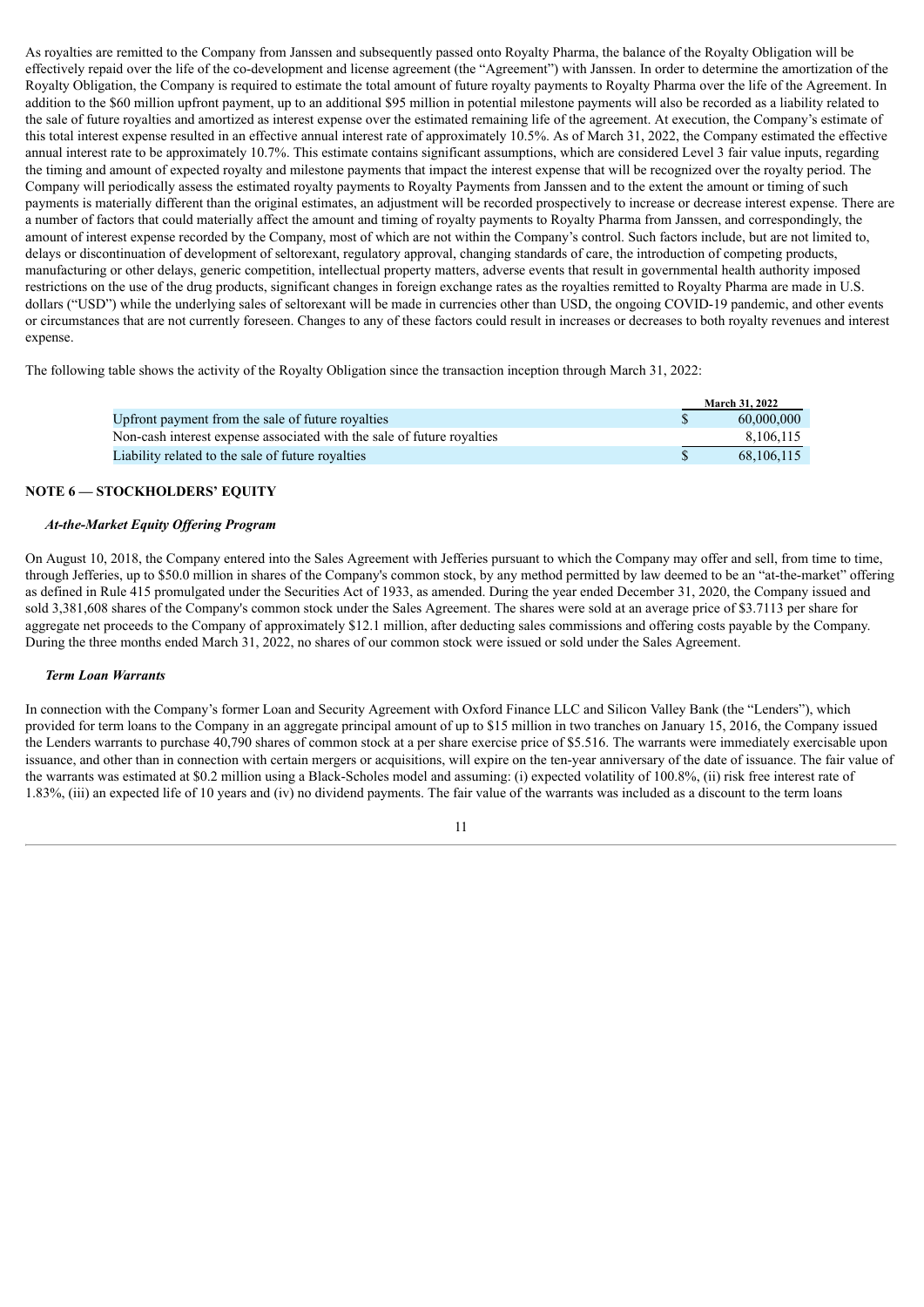drawn at such time and also as a component of additional paid-in capital and were amortized to interest expense over the term of the loan. Although the term loans were repaid in August 2018, all related warrants were outstanding and exercisable as of March 31, 2022.

#### **NOTE 7 — STOCK AWARD PLAN AND STOCK-BASED COMPENSATION**

In December 2013, the Company adopted the 2013 Equity Incentive Plan (as subsequently amended and restated, the "Plan"), which provides for the issuance of options, stock appreciation rights, stock awards and stock units. Pursuant to Nasdaq listing rules, the Company issued inducement awards in December 2017 to the Company's President outside of the Plan in the form of an option to purchase 775,000 shares of the Company's common stock and a RSU award to purchase 40,000 shares of the Company's common stock. As of September 30, 2020, all remaining inducement awards have been canceled or expired. In June 2020, the Company increased the aggregate number of shares of common stock authorized for issuance under the Plan by 2,000,000 shares.

#### *Option Exchange Program*

On June 11, 2021, the Company's stockholders, upon recommendation of the board of directors of the Company, approved a one-time stock option exchange program (the "Exchange Program") for certain employee option holders (including its named executive officers) (the "Eligible Participants") who remained employed by the Company through the completion of the Exchange Program. The Exchange Program permitted Eligible Participants to surrender stock options issued and outstanding under the Plan granted before July 1, 2020, with a per-share exercise price of \$4.47 or greater (the "Eligible Options"), in exchange for a grant of performance-based restricted stock units ("PRSUs") that will settle in shares of the Company's common stock upon vesting. 50% of the new PRSUs will vest upon the U.S. Food and Drug Administration's ("FDA") acceptance of a new drug application for roluperidone, provided that such acceptance is not "over protest" and occurs within three years after the grant date. The remaining new PRSUs will vest upon roluperidone receiving FDA marketing approval provided that such approval occurs within five years after the grant date.

On July 6, 2021, the Company filed with the SEC a Tender Offer Statement on Schedule TO disclosing the terms and conditions of the Exchange Program. The Exchange Program closed on August 3, 2021. On August 6, 2021, options to purchase 7,631,844 shares of the Company's common stock were exchanged for 3,813,150 PRSUs. Options surrendered in the Exchange Program were cancelled and shares subject to the cancelled options again became available for issuance under the Plan.

The non-cash incremental stock-based compensation cost associated with the Exchange Program was \$0.5 million. This incremental cost was measured as the excess of the fair value of each new PRSU, measured as of the date the new PRSUs were granted, over the fair value of the stock options surrendered in exchange for the new PRSU, measured immediately prior to the cancellation. This incremental compensation cost will be recognized when it is deemed probable that the two vesting conditions of the PRSUs will be achieved.

#### *Stock Option Awards*

Stock option activity for employees and non-employees for the three months ended March 31, 2022 is as follows:

|                             | <b>Shares</b><br>Issuable<br><b>Pursuant to</b><br><b>Stock</b><br><b>Options</b> | Weighted-<br>Average<br><b>Exercise Price</b> | Weighted-<br>Average<br>Remaining<br>Contractual<br>Terms<br>(vears) |      | <b>Total</b><br><b>Intrinsic</b><br>Value (in<br>thousands) |
|-----------------------------|-----------------------------------------------------------------------------------|-----------------------------------------------|----------------------------------------------------------------------|------|-------------------------------------------------------------|
| Outstanding January 1, 2022 | 2,119,467                                                                         | \$<br>4.26                                    | 7.9                                                                  | \$   |                                                             |
|                             |                                                                                   |                                               |                                                                      |      |                                                             |
| Granted                     | 1,500,000                                                                         | \$<br>0.79                                    |                                                                      |      |                                                             |
| Exercised                   |                                                                                   | \$                                            |                                                                      |      |                                                             |
| Forfeited                   |                                                                                   | \$                                            |                                                                      |      |                                                             |
| Outstanding March 31, 2022  | 3,619,467                                                                         | \$<br>2.82                                    | 8.6                                                                  | - \$ | 58.8                                                        |
| Exercisable March 31, 2022  | .244.466                                                                          | \$<br>5.32                                    | 6.8                                                                  | - \$ |                                                             |
| Available for future grant  | 2,937,269                                                                         |                                               |                                                                      |      |                                                             |

The weighted average grant-date fair value of stock options outstanding on March 31, 2022 was \$1.92 per share. Total unrecognized compensation costs related to non-vested stock options at March 31, 2022 were approximately \$2.16 million and are expected to be recognized within future operating results over a weighted-average period of 2.14 years. The total intrinsic value of the options exercised during the three months ended March 31, 2022, and 2021 was zero.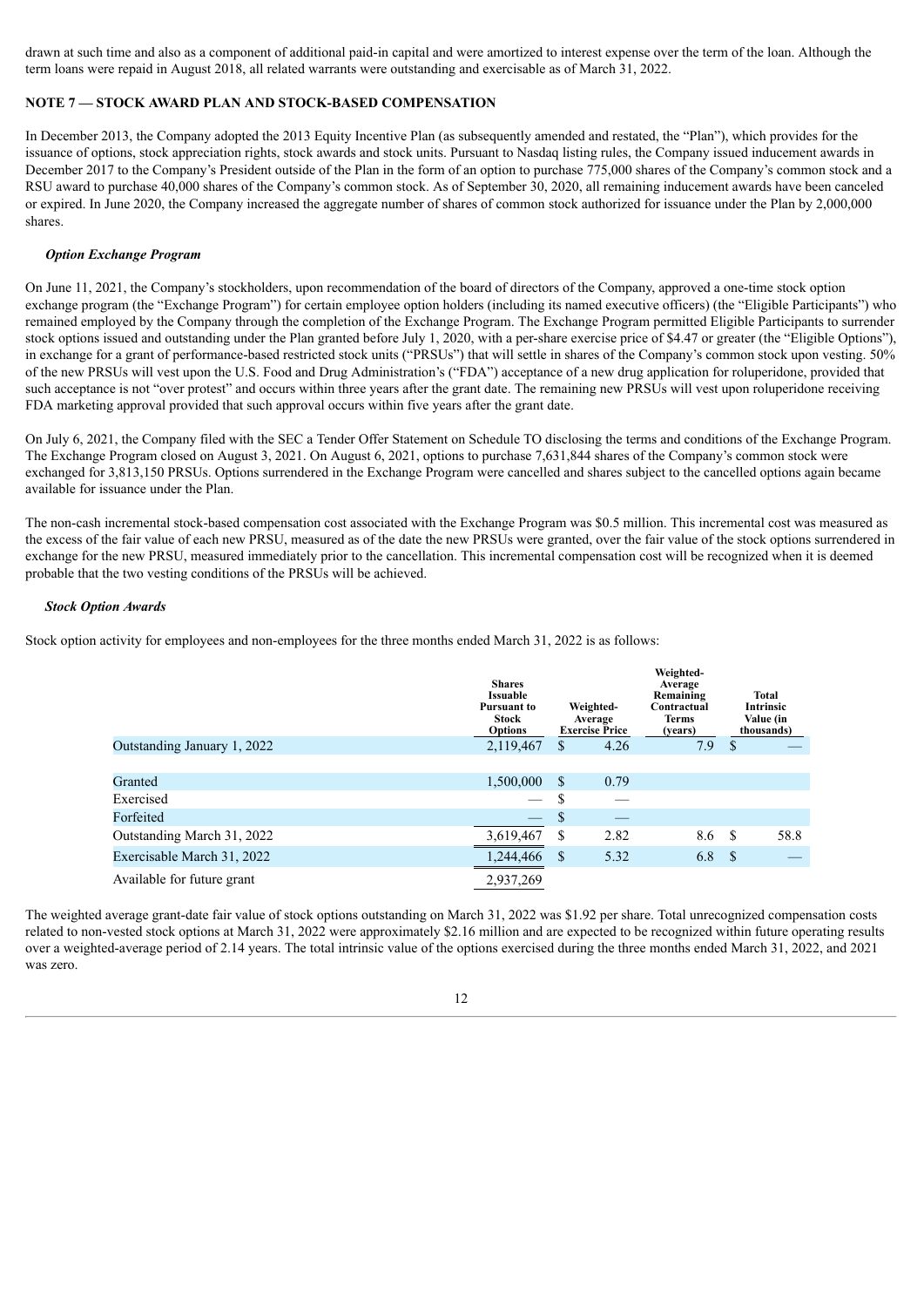The expected term of the employee-related options was estimated using the "simplified" method as defined by the SEC's Staff Accounting Bulletin No. 107, *Share-Based Payment*. The volatility assumption was determined by examining the historical volatilities for industry peer companies, as the Company did not have sufficient trading history for its common stock. The risk-free interest rate assumption is based on the U.S. Treasury instruments, the term of which was consistent with the expected term of the options. The dividend assumption is based on the Company's history and expectation of dividend payouts. The Company has never paid dividends on its common stock and does not anticipate paying dividends on its common stock in the foreseeable future. Accordingly, the Company has assumed no dividend yield for purposes of estimating the fair value of the options.

The Company uses the Black-Scholes model to estimate the fair value of stock options granted. There were no stock options granted during the three months ended March 31, 2021. For stock options granted during the three months ended March 31, 2022, the Company utilized the following assumptions:

|                                                                  | <b>Three Months Ended</b><br><b>March 31, 2022</b> |
|------------------------------------------------------------------|----------------------------------------------------|
| Expected term (years)                                            | 6.25                                               |
| Risk free interest rate                                          | 1.96%                                              |
| Volatility                                                       | 97.18%                                             |
| Dividend vield                                                   | $0.00\%$                                           |
| Weighted average grant date fair value per share of common stock | \$0.62                                             |

#### *Performance-Based Restricted Stock Units*

On August 6, 2021, the Company granted 3,813,150 PRSUs through the Exchange Program. The Exchange Program was treated as a Type II modification (Probable-to improbable) under ASC 718. The total PRSUs outstanding at March 31, 2022 was 3,651,403. The Company will recognize the unrecognized grant-date fair value of the pre-modification stock options as well as any incremental non-cash compensation cost of the PRSUs granted in the Exchange Program, if the vesting conditions of the PRSUs are achieved or if they become probable. The Company is using the pre-modification stock options for determining the compensation cost related to the PRSUs as the vesting conditions remain uncertain for the new PRSUs. The total unrecognized compensation costs related to non-vested stock options at March 31, 2022 were approximately \$2.89 million and are expected to be recognized within future operating results over a weighted-average period of 1.25 years. As of March 31, 2022, no PRSUs have vested and 161,747 have been cancelled.

The following table presents stock-based compensation expense included in the Company's consolidated statements of operations:

|                            | Three Months Ended March 31. |  |          |
|----------------------------|------------------------------|--|----------|
|                            | 2022                         |  | 2021     |
| Research and development   | 501.173                      |  | 644.176  |
| General and administrative | 551.483                      |  | 871,888  |
| Total                      | .052.656                     |  | .516.064 |

#### **NOTE 8 — COMMITMENTS AND CONTINGENCIES**

#### *Legal Proceedings*

On December 8, 2020 and January 11, 2021, purported stockholders of the Company filed two putative securities class action complaints in the United States District Court for the District of Massachusetts, entitled McCoy v. Minerva Neurosciences, Inc., et al., No. 1:20-cv-12176 and Ao v. Minerva *Neurosciences, Inc. et al., No. 1:21-cv-10051*, respectively, against the Company and the Company's Chairman and Chief Executive Officer (collectively, the "Defendants"). The complaints are nearly identical and allege that the Defendants made material false and/or misleading statements regarding the development of the Company's drug candidate roluperidone purportedly causing losses to investors who acquired the Company's common stock between May 15, 2017 and November 30, 2020. The complaints do not quantify any alleged damages but, in addition to attorneys' fees and costs, plaintiffs seek to recover damages on behalf of themselves and others who acquired the Company's stock during the putative class period at allegedly inflated prices and purportedly suffered financial harm as a result. On March 5, 2021, the Court entered an order consolidating the actions into a case captioned *In re Minerva Neurosciences, Inc. Securities Litigation, No. 1:20-cv-12176* and appointing lead plaintiffs and their counsel. On March 19, 2021, the parties filed a stipulated proposed order with the Court staying the Defendants' response to the complaint until after plaintiffs file an amended complaint. On May 5, 2021, the parties filed a stipulation and proposed order voluntarily dismissing the lawsuit on behalf of the appointed lead plaintiffs. Also on May 5, 2021, a second plaintiff filed a motion for appointment as lead plaintiff, which the Court granted on May 21, 2021. On June 9, 2021, before the lead plaintiff's deadline to amend the complaint and before defendants filed any response to the complaint, the parties stipulated to voluntary dismissal of the

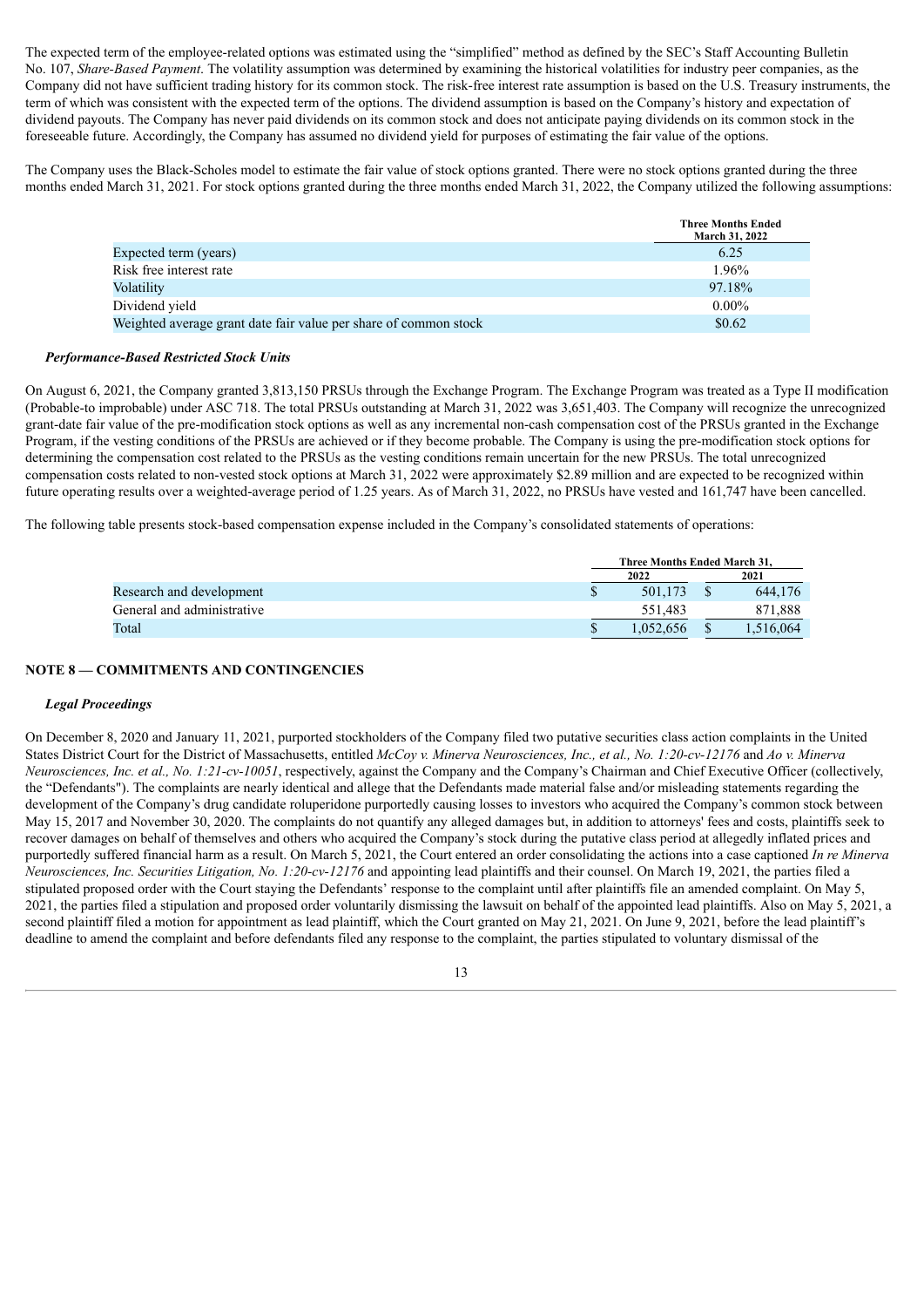lawsuit on behalf of the appointed lead plaintiff. The Court entered the parties' stipulation of dismissal on July 9, 2021 and closed the case.

#### *Leases*

Please refer to Note 9 for the Company's current lease commitments.

#### **NOTE 9 — LEASES**

#### *Operating leases*

On May 5, 2021, the Company entered into an office lease agreement with BP Reservoir Place to lease approximately 5,923 rentable square feet of office space located at 1601 Trapelo Road, Waltham, MA 02451. The term of the lease agreement began on August 1, 2021 and will expire on July 31, 2022, with an annual rate of \$239,881.50 payable in equal monthly installments. The Company has elected to not recognize the lease agreement on the balance sheet as the term of the agreement is 12 months or less. The total operating lease costs during the three months ended March 31, 2022 were \$59,970.

Future minimum lease payments under the Company's non-cancelable operating lease as of March 31, 2022 were as follows:

| <b>Future Operating Lease Payments</b>              | <b>Three Months Ended</b><br><b>March 31, 2022</b> |
|-----------------------------------------------------|----------------------------------------------------|
| 2022                                                | 79.960                                             |
| Thereafter                                          |                                                    |
| Total operating lease liabilities at March 31, 2022 | 79.960                                             |

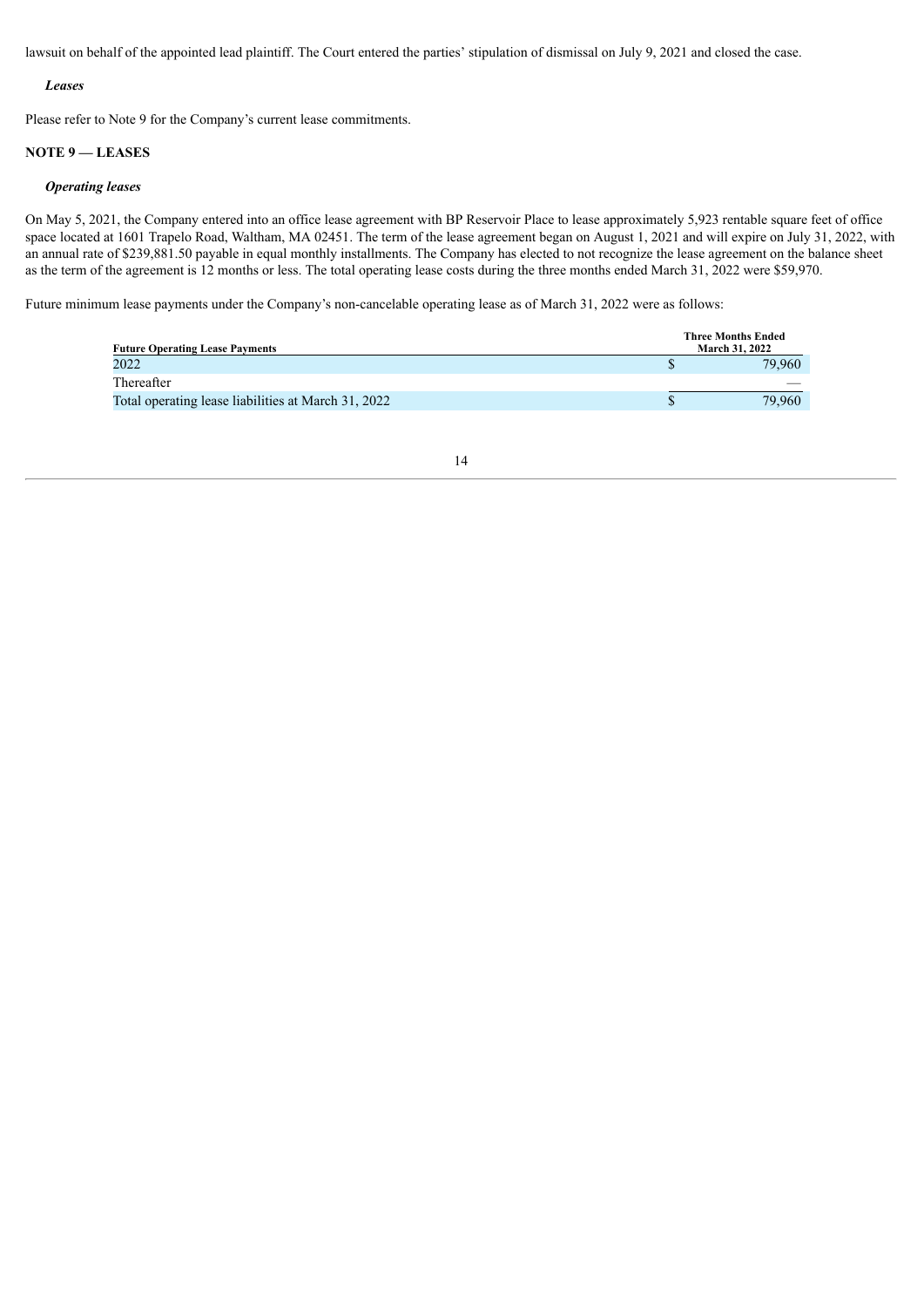#### <span id="page-14-0"></span>**Item 2.** *Management's Discussion and Analysis of Financial Condition and Results of Operations*

You should read the following discussion of our financial condition and results of operations in conjunction with our condensed consolidated financial statements and the notes thereto included elsewhere in this Quarterly Report on Form 10-Q and with our annual audited consolidated financial statements included in our Annual Report on Form 10-K for the year ended December 31, 2021 as filed with the Securities and Exchange Commission on March 1, *2022.*

#### **Overview**

We are a clinical-stage biopharmaceutical company focused on the development and commercialization of proprietary product candidates to treat patients suffering from central nervous system ("CNS") diseases. Leveraging our scientific insights and clinical experience, we have acquired or in-licensed compounds that we believe have innovative mechanisms of actions and therapeutic profiles that potentially address the unmet needs of patients with these diseases.

We are developing roluperidone for the treatment of negative symptoms in patients with schizophrenia and have exclusive rights to develop and commercialize MIN-301 for the treatment of Parkinson's disease. In addition, we previously co-developed seltorexant with Janssen Pharmaceutica NV ("Janssen") for the treatment of insomnia disorder and adjunctive treatment of Major Depressive Disorder ("MDD"). During 2020, we exercised our right to opt out of a joint development agreement with Janssen for the future development of seltorexant. As a result, we were entitled to collect royalties in the mid-single digits on potential future sales of seltorexant worldwide in certain indications, with no further financial obligations to Janssen. In January 2021, we sold our rights to these potential royalties to Royalty Pharma plc ("Royalty Pharma").

We have not received regulatory approvals to commercialize any of our product candidates, and we have not generated any revenue from the sales or license of our product candidates. We have incurred significant operating losses every year since inception. We expect to incur net losses and negative cash flow from operating activities for the foreseeable future in connection with the clinical development and the potential regulatory approval, infrastructure development and potential commercialization of our product candidates.

#### **Clinical and Regulatory Updates**

On April 7, 2022 we announced the results from the Type C meeting held on March 2, 2022 with the U.S. Food and Drug Administration's ("FDA") Division of Psychiatry (the "Division") of the Office of Neuroscience regarding roluperidone's use as a monotherapy for negative symptoms.

The Division agreed that there is an unmet need for negative symptom treatments and restated its position following the November 2020 Type C meeting in which they indicated a marketing application was highly unlikely to be filed. The Division also stated at the November 2020 meeting that, at a minimum. there would be substantial review issues due to the lack of two adequate and well-controlled trials to support efficacy claims for this novel indication. The Division acknowledged at the time that the studies appear to show promising signals and encouraged us to continue the drug development program for this indication. Since the Type C meeting in November 2020, we have completed the Open-label extension of the Phase 3 study and have continued to develop roluperidone as a monotherapy specifically for the treatment of negative symptoms of schizophrenia in the subgroup of patients with moderate to severe negative symptoms and stable positive symptoms. The Division advised that several important and substantial concerns remain, including:

- the applicability of the results of the Phase 2b study (conducted in Europe) to the U.S. population. We presented data in the briefing document sent to the Division in advance of the meeting showing comparable baseline data and efficacy across both U.S. and ex-U.S. patients in the Phase 3 study.
- the proposed use of post hoc analyses for the primary endpoint results of the Phase 3 study. The Division added that even with the exclusion of one trial site that we believe to be subject to potential data integrity issues, the overall study remains negative. For the Phase 3 study to be positive, where the truncated Hochberg procedure was used to control the overall Type I error, both roluperidone doses must be statistically significant versus placebo, which was not the case for the 32 mg dose. We confirmed in post-meeting follow-up that the exclusion of one site had been prespecified in the SAP submitted to the Division in May 2020 before the unblinding of the double-blind data. Excluding the trial site with data integrity issues resulted in a nominal p-value of 0.044 on the primary endpoint for the 64 mg dose. In the Phase 2b study the 64 mg and the 32 mg doses of roluperidone achieved statistical significance versus placebo.

The Division sought reassurance that we could reliably identify patients who do not need antipsychotics and how to evaluate the stability of those patients, and potential recurrence of positive symptoms of those patients, what would be considered a significant change in symptoms, how much time patients should be monitored to evaluate whether positive symptoms will recur, and what should

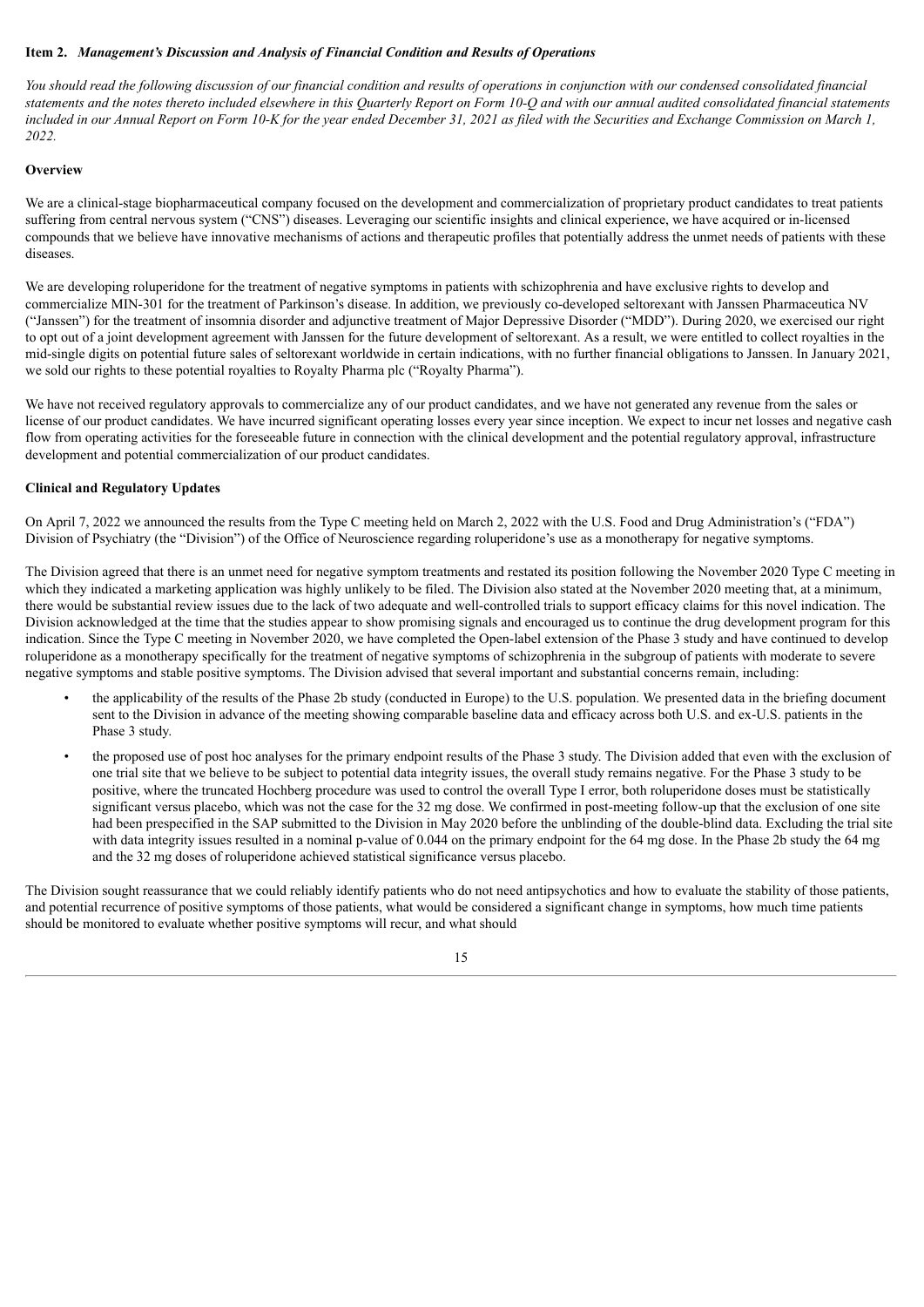be done if positive symptoms recur. We informed the Division that we believe this patient population can be readily identified by clinicians, that this patient population presents commonly in clinical practice, that there is an unmet need for treatments for these patients and that we expect that the population could be clearly characterized in product labelling.

The Division pointed out that prescribers are likely to use roluperidone in a way that differs significantly from the intended monotherapy use, noting that at this time, there are no data to show that roluperidone does not interfere with the safety or efficacy of antipsychotic medications. We stated that we believe that findings from the completed Phase 2b (MIN101-C03) and Phase 3 (MIN101-C07) studies, (in which roluperidone was administered in monotherapy without concomitant use of antipsychotic medications), demonstrate continued stability of positive symptoms in patients over time. We stated that the relapse rate in these trials was less than 15% of the treated population compared to relapse rates of more than 25% in other trials in which patients were treated with antipsychotics. Following the meeting, we submitted additional data to the Division from the Phase 2b and Phase 3 studies demonstrating that roluperidone does not interfere with the efficacy of antipsychotics in patients who suffered relapse and withdrew from the studies.

The Division confirmed that results from the pivotal bridging Bioequivalence study appear to be adequate for a future acceptable New Drug Application ("NDA") submission but advised that final confirmation of this would be a matter of review and also acknowledged that our initial pediatric study plan ("iPSP") dated November 28, 2017, remains in force.

We continue to believe that we have conducted two adequate and well controlled studies for the intended indication, and that the data from these studies are sufficient to support a marketing application. We view the concerns raised regarding the data from the Phase 2b and Phase 3 studies as those that FDA would ordinarily consider during its review of an NDA.

At the end of the meeting, the Division suggested that there may be a way to address its concerns, whether the completed studies provide substantial evidence that negative symptoms are responsive to roluperidone, concurrently with the questions about positive symptoms and coadministration with antipsychotic medication through the acquisition of additional data. The Division advised that collection of additional data could begin in parallel with our preparations for a potential marketing application and need not be deferred until a determination about submission or filing of the application has been made.

Subject to the timing and feedback from the FDA, we continue to prepare for a potential submission of an NDA for roluperidone during the third quarter of 2022

#### **Financial Overview**

*Revenue.* None of our product candidates have been approved for commercialization and we have not received any revenue in connection with the sale or license of our product candidates.

*Research and Development Expenses.* Research and development costs are expensed as they are incurred and consist principally of costs incurred in connection with the development of our product candidates including: fees paid to consultants and clinical research organizations ("CROs"), investigator grants, patient screening, lab work, database management, material management, statistical analysis, license fees, regulatory compliance, and costs related to salaries, benefits, bonuses and stock-based compensation granted to employees in research and development functions.

Completion dates and costs can vary significantly by product candidate and are difficult to predict. We anticipate making determinations as to which programs to pursue and the level of funding to direct to each program on an ongoing basis in response to the scientific and clinical success or failure of each product candidate, the estimated costs to continue the development program relative to our available resources, as well as an ongoing assessment of each product candidate's commercial potential. We will need to raise additional capital or may seek additional product collaborations in the future to complete the development and commercialization of our product candidates.

*General and Administrative Expenses.* General and administrative costs are expensed as they are incurred and consist principally of costs for facility and information systems, professional fees for auditing, consulting and legal services and costs related to salaries, benefits, bonuses and stock-based compensation granted to employees in administrative functions. General and administrative expenses also include costs for maintaining a publicly listed company including increased audit and legal fees, compliance with securities laws, corporate governance and investor relations.

*Foreign Exchange (Losses) Gains.* Foreign exchange (losses) gains are comprised primarily of losses and gains on foreign currency transactions primarily related to research and development expenses. We incur certain expenses, primarily in Euros, and record these expenses in United States Dollars at the time the liability is incurred. Changes in the applicable foreign currency rate between the date that an expense is recorded and the payment date is recorded as a foreign currency loss or gain.

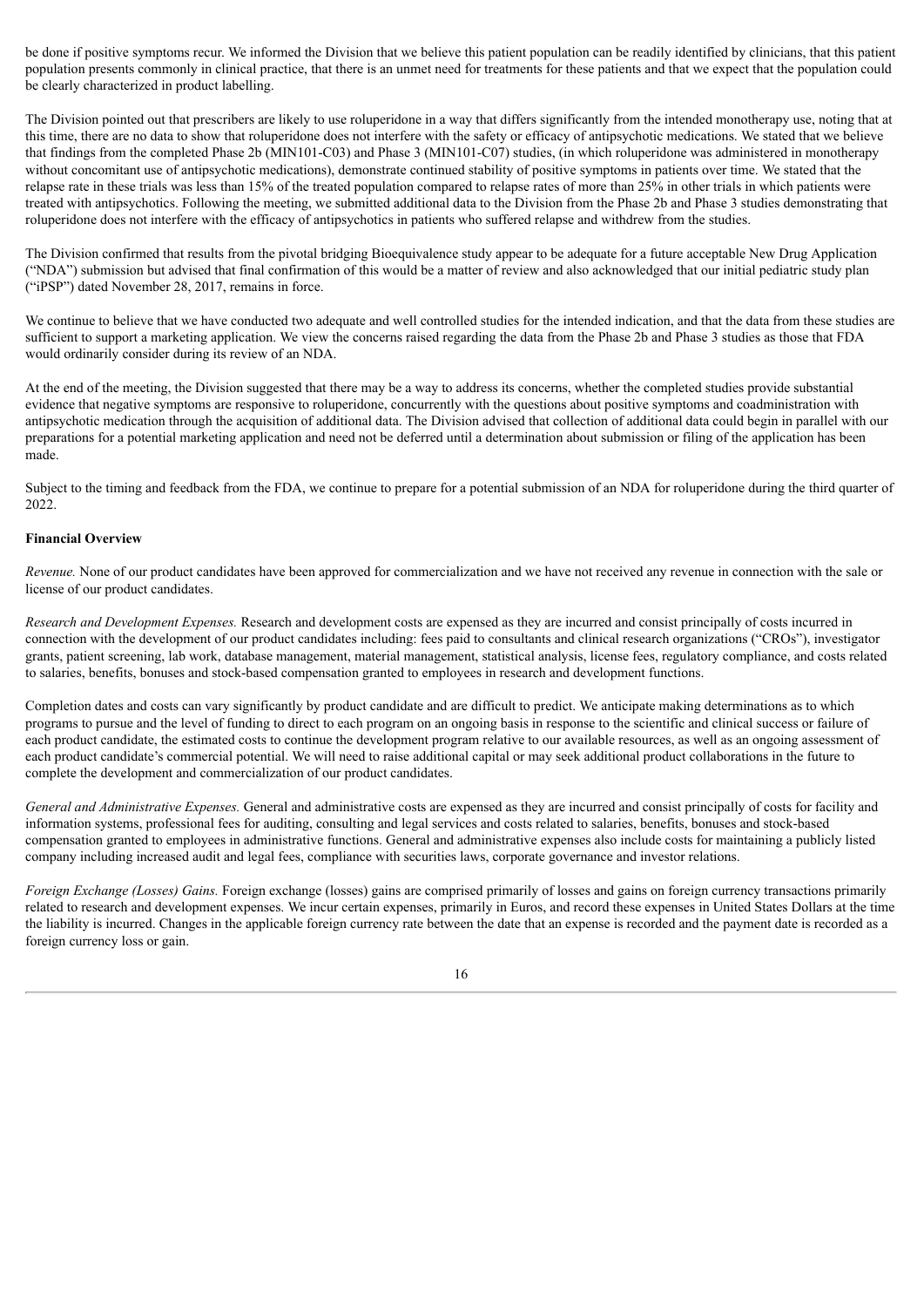*Investment Income.* Investment income consists of income earned on our cash equivalents and marketable securities.

*Non-cash interest expense for the sale of future royalties.* Non-cash interest expense for the sale of future royalties consists of the non-cash interest expense associated with the Royalty Pharma agreement.

#### **Results of Operations**

#### *Comparison of Three Months Ended March 31, 2022 versus March 31, 2021*

#### *Research and Development Expenses*

Research and development expenses were \$5.0 million and \$3.3 million for the three months ended March 31, 2022 and 2021, respectively, an increase of approximately \$1.7 million. The increase in research and development expenses was primarily due to higher consulting fees related to NDA support activities. Non-cash stock compensation expense included in research and development expenses was \$0.5 million and \$0.6 million for the three months ended March 31, 2022 and 2021, respectively.

#### *General and Administrative Expenses*

General and administrative expenses were \$3.0 million and \$4.2 million for the three months ended March 31, 2022 and 2021, respectively, a decrease of approximately \$1.2 million. The decrease in general and administrative expenses was primarily due to lower staffing related expenses, non-cash stock compensation expense, lower legal and insurance costs. Non-cash stock compensation expense included in general and administrative expenses was \$0.6 million and \$0.9 million for the three months ended March 31, 2022 and 2021, respectively.

#### *Foreign Exchange Losses*

Foreign exchange losses were \$4,000 and \$5,000 for the three months ended March 31, 2022 and 2021, respectively, a decrease of \$1,000 primarily due to fewer negative currency movements.

#### *Investment Income*

Investment income was \$7,000 and \$4,000 for the three months ended March 31, 2022 and 2021, respectively, an increase of \$3,000 primarily due to slightly higher interest rates.

#### *Non-cash interest expense for the sale of future royalties*

Non-cash interest expense for the sale of future royalties was \$1.8 million and \$1.3 million for the three months ended March 31, 2022 and 2021, respectively, an increase of \$0.5 million. The increase was primarily due to the higher effective interest rate during 2022 and the increase in the carrying value of the liability related to the sale of future royalties for seltorexant to Royalty Pharma in accordance with ASC 470, Debt.

#### **Liquidity and Capital Resources**

#### *Sources of Liquidity*

As of March 31, 2022, we had an accumulated deficit of approximately \$344.5 million. We anticipate that we will continue to incur net losses for the foreseeable future as we continue the development and potential commercialization of our product candidates and to support our operations as a public company. At March 31, 2022, we had approximately \$55.0 million in cash, cash equivalents, and restricted cash. In January 2021 Royalty Pharma acquired our royalty interest in seltorexant for an upfront payment of \$60 million and up to an additional \$95 million in potential milestone payments. The potential future milestone payments to us will be contingent on the achievement of certain clinical, regulatory and commercialization milestones for seltorexant by Janssen. Seltorexant is currently in Phase 3 development for the treatment of MDD with insomnia symptoms by Janssen. We believe that our existing cash, cash equivalents and restricted cash will be sufficient to meet our cash commitments for at least the next 12 months after the date that the financial statements are issued. Our material cash requirements primarily relate to expenditures for the continued development of roluperidone and NDA preparation activities.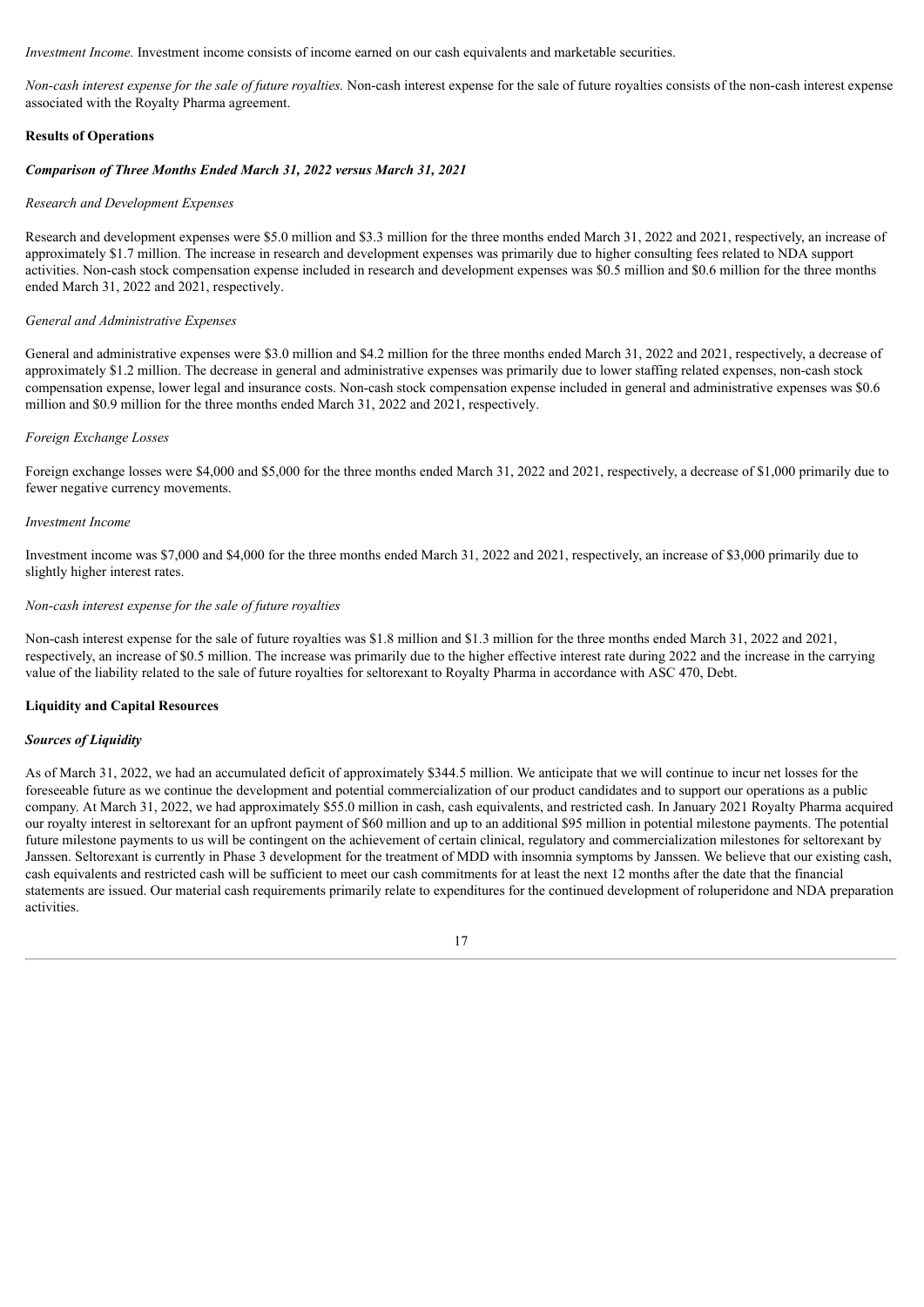#### *Sources of Funds*

#### *At-the-Market Equity Of ering Program*

In August 2018 we entered into the Sales Agreement with Jefferies LLC pursuant to which we may offer and sell, from time to time, through Jefferies, up to \$50.0 million in shares of our common stock, by any method permitted by law deemed to be an "at-the-market" offering as defined in Rule 415 promulgated under the Securities Act of 1933, as amended. During the year ended December 31, 2020, we issued and sold 3,381,608 shares of our common stock under the Sales Agreement. The shares were sold at an average price of \$3.7113 per share for aggregate net proceeds to us of approximately \$12.1 million, after deducting sales commissions and offering costs payable by us. During the three months ended March 31, 2022, no shares of our common stock were issued or sold under the Sales Agreement.

#### *Seltorexant Royalties*

We previously co-developed seltorexant with Janssen for the treatment of insomnia disorder and adjunctive treatment of MDD. During 2020, we exercised our right to opt out of a joint development agreement with Janssen for the future development of seltorexant. As a result, we were entitled to collect royalties in the mid-single digits on potential future sales of seltorexant worldwide in certain indications, with no further financial obligations to Janssen.

On January 19, 2021 we entered into an agreement under which Royalty Pharma acquired our royalty interest in seltorexant for an upfront payment of \$60 million and up to an additional \$95 million in potential milestone payments, contingent upon the achievement of certain clinical, regulatory and commercial milestones for seltorexant by Janssen.

#### *Uses of Funds*

To date, we have not generated any revenue from sales of products. We have only generated collaborative revenue due to opting out of our license and codevelopment agreement with Janssen. Furthermore, the \$60 million payment received from Royalty Pharma for the sale of our royalty interests in seltorexant has been included on our balance sheet under Liability related to the sale of future royalties We do not know when, or if, we will generate any revenue from sales of our products, or from the potential future non-cash royalty revenue associated with the sale of our royalty interests in seltorexant to Royalty Pharma. We do not expect to generate significant revenue from product sales unless and until we obtain regulatory approval of and commercialize any of our product candidates. At the same time, we expect our expenses to increase in connection with our ongoing development activities, particularly as we continue the research, development and clinical trials of, and seek regulatory approval for, our product candidates. We also expect to continue to incur costs associated with operating as a public company. In addition, subject to obtaining regulatory approval of any of our product candidates, we expect to incur significant commercialization expenses for product sales, marketing, manufacturing and distribution.

Until such time, if ever, as we can generate substantial revenue from product sales, we expect to finance our cash needs through a combination of equity offerings, debt financings, government or other third-party funding, commercialization, marketing and distribution arrangements and other collaborations, strategic alliances and licensing arrangements. To the extent that we raise additional capital through the sale of equity or convertible debt securities, the ownership interests of our common stockholders will be diluted, and the terms of these securities may include liquidation or other preferences that adversely affect the rights of our common stockholders. Additional debt financing, if available, may involve agreements that include covenants limiting or restricting our ability to take specific actions, such as incurring additional debt, making capital expenditures or declaring dividends. If we raise additional funds through government or other third-party funding, commercialization, marketing and distribution arrangements or other collaborations, strategic alliances or licensing arrangements with third parties, we may have to relinquish valuable rights to our technologies, future revenue streams, research programs or product candidates or to grant licenses on terms that may not be favorable to us. There can be no assurance that such additional funding, if available, can be obtained on terms acceptable to us, and the uncertainty and volatility in the capital markets caused by the continuing COVID-19 pandemic may negatively impact the availability and cost of capital. If we are unable to obtain additional financing, future operations would need to be scaled back or discontinued. We believe that our existing cash, cash equivalents, and restricted cash will be sufficient to meet our cash commitments for at least the next 12 months after the date that the interim condensed consolidated financial statements are issued. The timing of future capital requirements depends upon many factors including the size and timing of future clinical trials, the timing and scope of any strategic partnering activity and the progress of other research and development activities.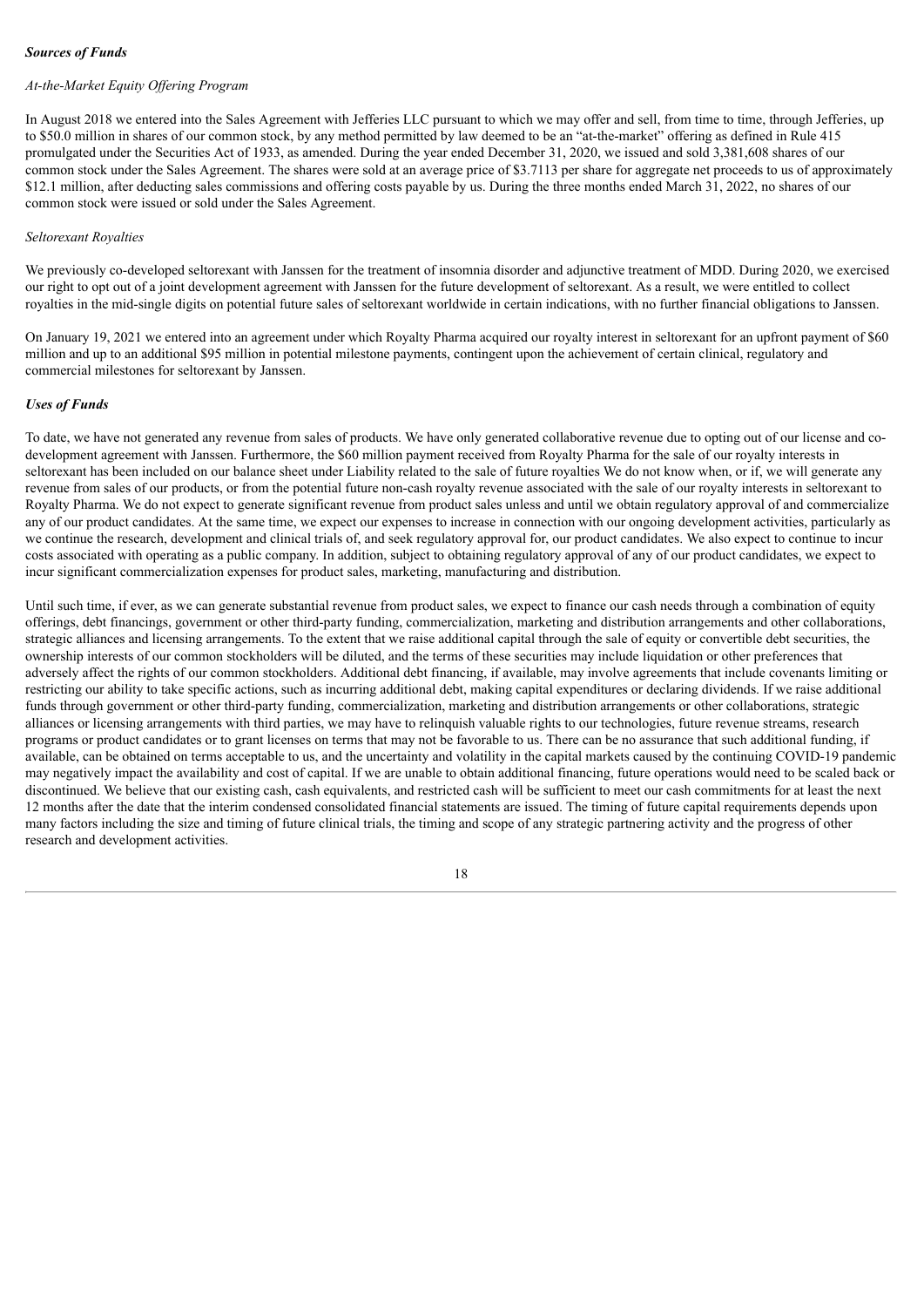#### *Cash Flows*

The tables below set forth our significant sources and uses of cash for the periods.

|                                 | Three Months Ended March 31, |  |       |
|---------------------------------|------------------------------|--|-------|
|                                 | 2022                         |  | 2021  |
|                                 | (dollars in millions)        |  |       |
| Net cash (used in) provided by: |                              |  |       |
| Operating activities            | (5.8) S                      |  | (5.2) |
| Investing activities            |                              |  |       |
| Financing activities            |                              |  | 60.0  |
| Net (decrease) increase in cash | (5.8)                        |  | 54.8  |

#### *Net Cash Used in Operating Activities*

Net cash used in operating activities of approximately \$5.8 million during the three months ended March 31, 2022 was primarily due our net loss of \$9.8 million and a \$0.3 million decrease in accounts payable, partially offset by non-cash interest expense for the sale of future royalties of \$1.8 million, stockbased compensation expense of \$1.1 million, a \$0.7 million decrease in prepaid expense, and an increase in accrued expenses of \$0.7 million.

Net cash used in operating activities of approximately \$5.2 million during the three months ended March 31, 2021 was primarily due our net loss of \$8.8 million, partially offset by stock-based compensation expense of \$1.5 million, non-cash interest expense for the sale of future royalties of \$1.3 million, a \$0.5 million decrease in prepaid expense, a \$0.1 million increase in accounts payable, and an increase in accrued expenses of approximately \$0.2 million.

#### *Net Cash Provided by Investing Activities*

Net cash provided by investing activities was zero during the three months ended March 31, 2022 and 2021.

#### *Net Cash Provided by Financing Activities*

Net cash provided by financing activities was zero during the three months ended March 31, 2022.

Net cash provided by financing activities of \$60 million during the three months ended March 31, 2021 was due to the proceeds from the sale of future royalties of \$60 million.

#### **Critical Accounting Policies and Estimates**

In our Annual Report on Form 10-K for the fiscal year ended December 31, 2021, our most critical accounting policies and estimates upon which our financial status depends were identified as those relating to research and development costs; in-process research and development; goodwill; income taxes; and the liability related to the sale of future royalties. We reviewed our policies and determined that those policies were our most critical accounting policies for the three months ended March 31, 2022.

#### **Recent Accounting Pronouncements**

From time to time, new accounting pronouncements are issued by the Financial Accounting Standards Board and are adopted by us as of the specified effective date. See Note 2 of our Annual Report on Form 10-K for the fiscal year ended December 31, 2021 and Note 2 in our condensed consolidated financial statements appearing elsewhere in this Form 10-Q for a description of recent accounting pronouncements applicable to our financial statements. We believe that the impact of recently issued, but not yet adopted, accounting pronouncements will not have a material impact on the condensed consolidated financial statements or do not apply to our operations.

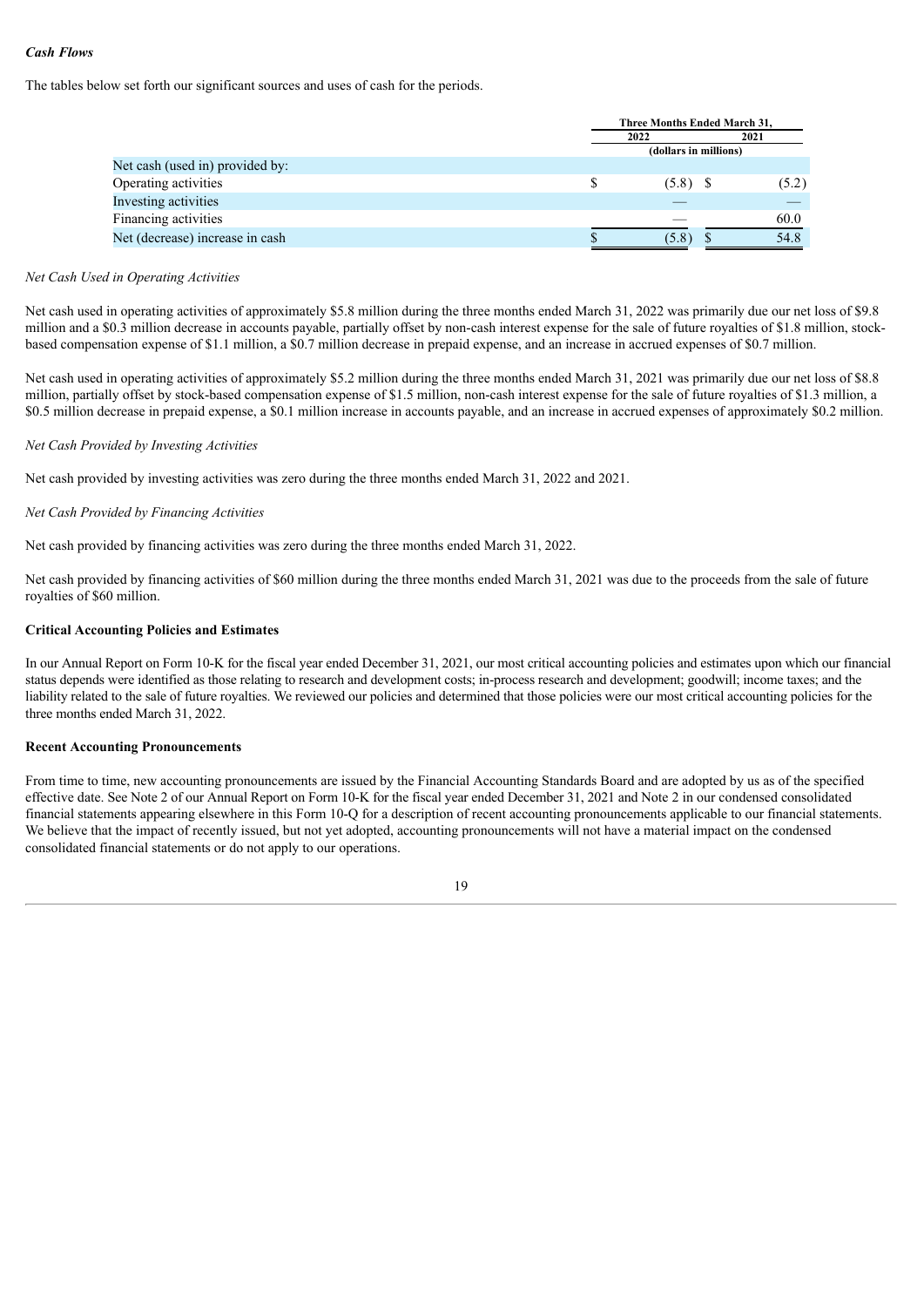<span id="page-19-0"></span>Not applicable.

#### <span id="page-19-1"></span>**Item 4.** *Controls and Procedures*

#### **Evaluation of Disclosure Controls and Procedures**

We maintain "disclosure controls and procedures," as defined in Rules 13a-15(e) and 15d-15(e) under the Securities Exchange Act of 1934 ("Exchange Act"), that are designed to ensure that information required to be disclosed by a company in the reports that it files or submits under the Exchange Act is recorded, processed, summarized and reported, within the time periods specified in the SEC's rules and forms. Disclosure controls and procedures include, without limitation, controls and procedures designed to ensure that information required to be disclosed by a company in the reports that it files or submits under the Exchange Act is accumulated and communicated to our management, including our principal executive and principal financial officers, as appropriate to allow timely decisions regarding required disclosure.

Our management, with the participation of our Chief Executive Officer (principal executive officer) and Chief Financial Officer (principal financial officer), evaluated the effectiveness of our disclosure controls and procedures as of March 31, 2022. Based on the evaluation of our disclosure controls and procedures as of March 31, 2022, our Chief Executive Officer and Chief Financial Officer concluded that, as of such date, our disclosure controls and procedures were effective at a reasonable assurance level.

#### **Changes in Internal Control over Financial Reporting**

There were no changes in internal control over financial reporting during our latest fiscal quarter that would have materially affected, or are reasonably likely to materially affect, our internal control over financial reporting.

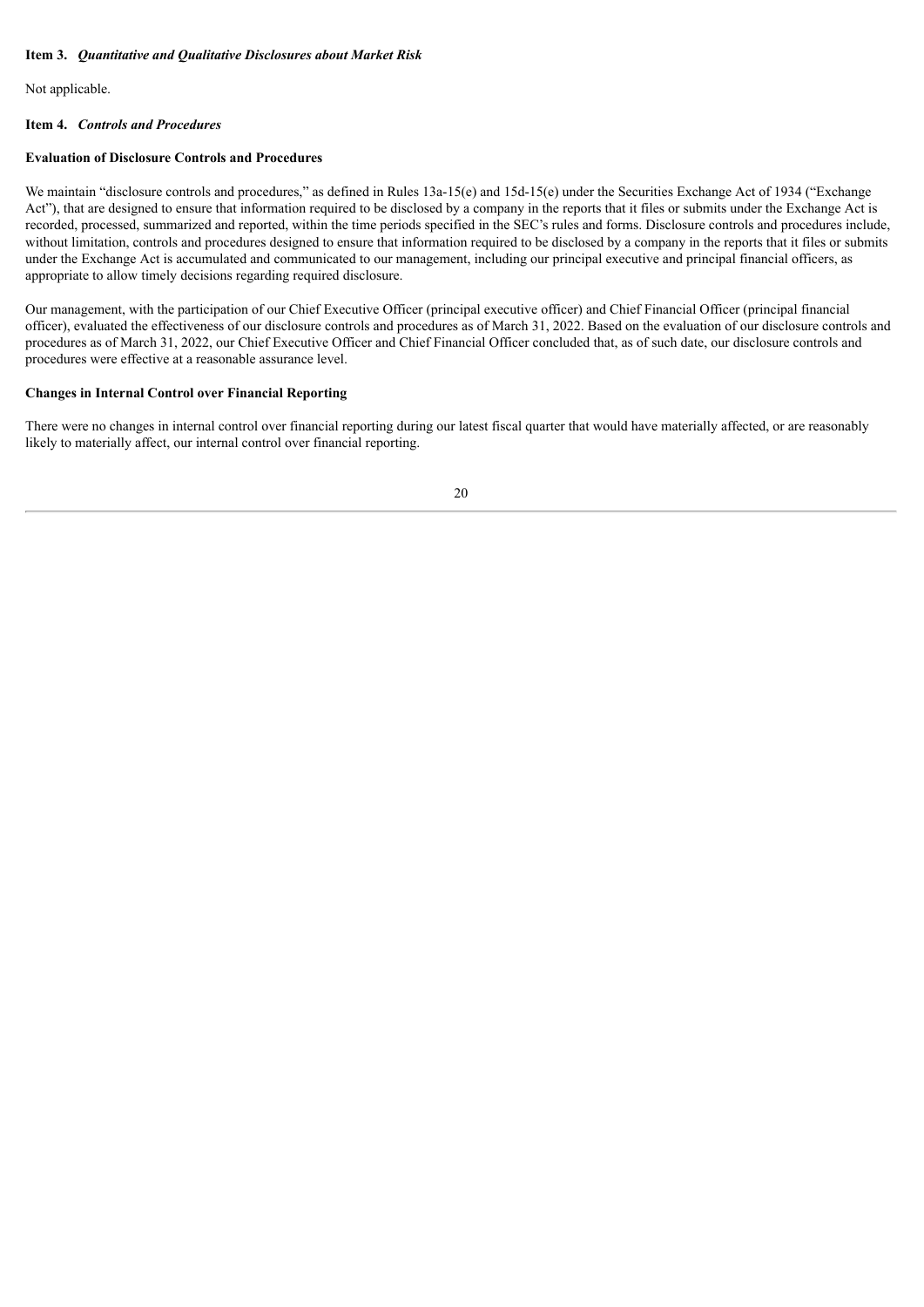#### **PART II**

#### <span id="page-20-1"></span><span id="page-20-0"></span>**Item 1.** *Legal Proceedings*

On December 8, 2020 and January 11, 2021, purported stockholders of the Company filed two putative securities class action complaints in the United States District Court for the District of Massachusetts, entitled McCoy v. Minerva Neurosciences, Inc., et al., No. 1:20-cv-12176 and Ao v. Minerva *Neurosciences, Inc. et al., No. 1:21-cv-10051*, respectively, against the Company and the Company's Chairman and Chief Executive Officer (collectively, the "Defendants"). The complaints are nearly identical and allege that the Defendants made material false and/or misleading statements regarding the development of the Company's drug candidate roluperidone purportedly causing losses to investors who acquired the Company's common stock between May 15, 2017 and November 30, 2020. The complaints do not quantify any alleged damages but, in addition to attorneys' fees and costs, plaintiffs seek to recover damages on behalf of themselves and others who acquired the Company's stock during the putative class period at allegedly inflated prices and purportedly suffered financial harm as a result. On March 5, 2021, the Court entered an order consolidating the actions into a case captioned *In re Minerva Neurosciences, Inc. Securities Litigation, No. 1:20-cv-12176* and appointing lead plaintiffs and their counsel. On March 19, 2021, the parties filed a stipulated proposed order with the Court staying the Defendants' response to the complaint until after plaintiffs file an amended complaint. On May 5, 2021, the parties filed a stipulation and proposed order voluntarily dismissing the lawsuit on behalf of the appointed lead plaintiffs. Also on May 5, 2021, a second plaintiff filed a motion for appointment as lead plaintiff, which the Court granted on May 21, 2021. On June 9, 2021, before the lead plaintiff's deadline to amend the complaint and before defendants filed any response to the complaint, the parties stipulated to voluntary dismissal of the lawsuit on behalf of the appointed lead plaintiff. The Court entered the parties' stipulation of dismissal on July 9, 2021 and closed the case.

#### <span id="page-20-2"></span>**Item 1A.** *Risk Factors*

We operate in a rapidly changing environment that involves a number of risks which could materially affect our business, financial condition or future results, some of which are beyond our control. In addition to the other information set forth in this Quarterly Report on Form 10-O, the risks and uncertainties that we believe are most important for you to consider are discussed in Part I-Item 1A under the heading "Risk Factors" in our Annual Report on Form 10-K for the year ended December 31, 2021, as filed with the SEC on March 1, 2022. The risk factors set forth below are risk factors containing changes, which may be material, from the risk factors previously disclosed in Item 1A of our Annual Report on Form 10-K for the fiscal year *ended December 31, 2021, as filed with the SEC.*

#### We have incurred significant losses since our inception. We expect to continue to incur losses over the next several vears and may never achieve or *maintain profitability.*

We are a clinical development-stage biopharmaceutical company. In November 2013, we merged with Sonkei Pharmaceuticals, Inc. ("Sonkei"), and, in February 2014, we acquired Mind-NRG, which were also clinical development-stage biopharmaceutical companies. Investment in biopharmaceutical product development is highly speculative because it entails substantial upfront capital expenditures and significant risk that any potential product candidate will fail to demonstrate adequate effect or an acceptable safety profile, gain regulatory approval or become commercially viable. As an early stage company, we have limited experience and have not yet demonstrated an ability to successfully overcome many of the risks and uncertainties frequently encountered by companies in new and rapidly evolving fields, particularly the biopharmaceutical area. We have no products approved for commercial sale and have not generated any revenue from product sales to date, and we continue to incur significant research and development and other expenses related to our ongoing operations. Our recent collaborative revenue was due to the recognition of deferred revenue as a result of opting out of an agreement, and is not a recurring source of revenue.

As of March 31, 2022, we had an accumulated deficit of \$344.5 million.

We expect to continue to incur significant losses for the foreseeable future, and we expect these losses to increase as we continue our research and development of, and seek regulatory approvals for, our product candidates. If any of our product candidates fail in clinical trials or do not gain regulatory approval, or if any of our product candidates, if approved, fail to achieve market acceptance, we may never generate revenue or become profitable. Even if we achieve profitability in the future, we may not be able to sustain profitability in subsequent periods. We may encounter unforeseen expenses, difficulties, complications, delays and other unknown factors that may adversely affect our business. The size of our future net losses will depend, in part, on the rate of future growth of our expenses and our ability to generate revenues. Our prior losses and expected future losses have had and will continue to have an adverse effect on our stockholders' equity and working capital.

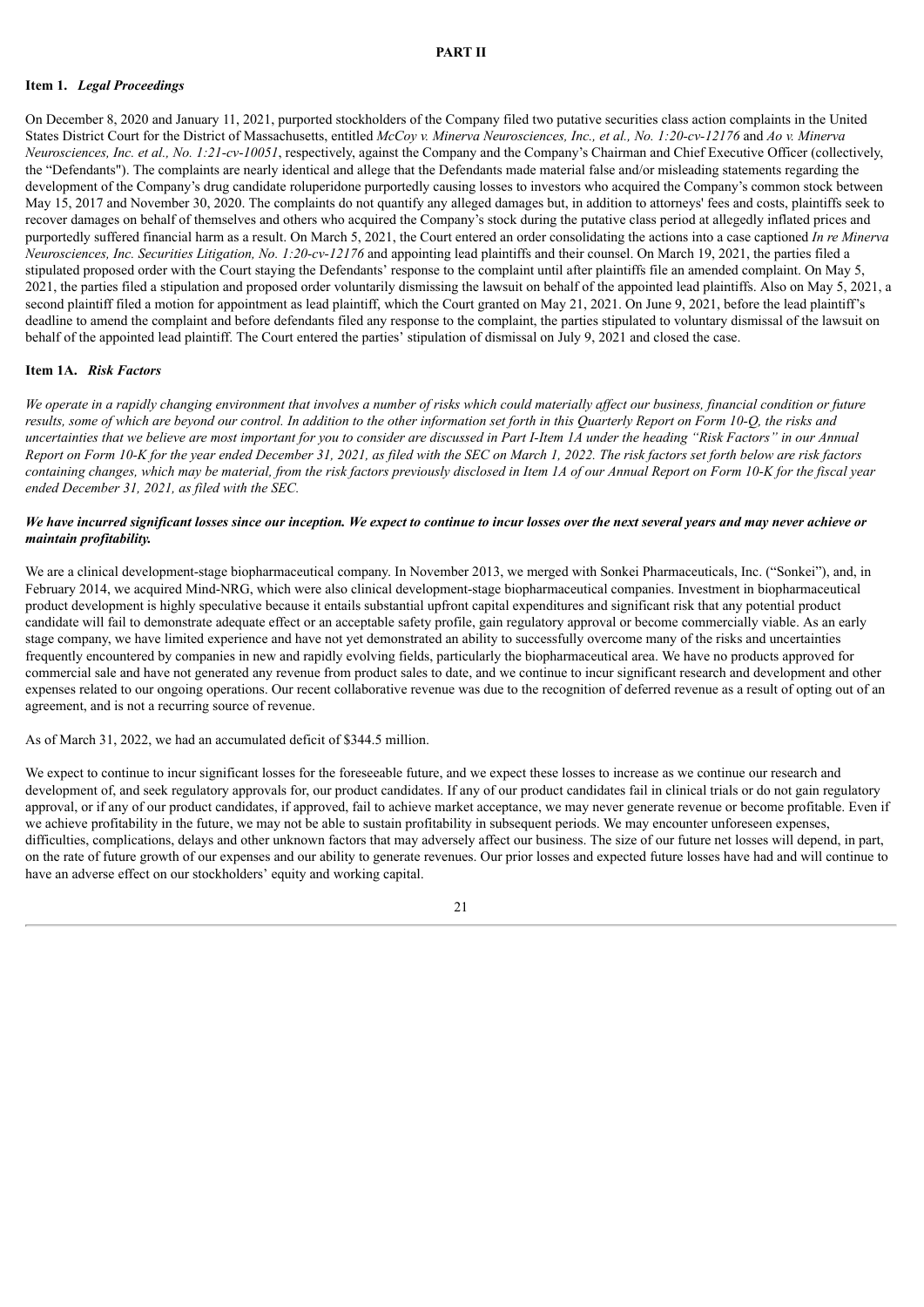#### We will require additional capital to finance our operations, which may not be available to us on acceptable terms, or at all. As a result, we may not *complete the development and commercialization of our product candidates or develop new product candidates.*

Our operations and the historic operations of Sonkei and Mind-NRG have consumed substantial amounts of cash since inception. As of March 31, 2022, we had cash, cash equivalents, and restricted cash of \$55.0 million. We believe that our existing cash, cash equivalents, and restricted cash will be sufficient to meet our cash commitments for at least the next 12 months after the date that our interim condensed financial statements are issued. The process of drug development can be costly and the timing and outcomes of clinical trials is uncertain. The assumptions upon which we have based our estimates are routinely evaluated and may be subject to change. The actual amount of our expenditures will vary depending upon a number of factors including but not limited to the design, timing and duration of future clinical trials, the progress of our research and development programs, the infrastructure to support a commercial enterprise, the cost of a commercial product launch and the level of financial resources available.

Our future funding requirements, both short and long-term, will depend on many factors, including:

- the initiation, progress, timing, costs and results of pre-clinical studies and clinical trials for our product candidates and future product candidates we may develop;
- the outcome, timing and cost of seeking and obtaining regulatory approvals from the EMA, FDA, and comparable foreign regulatory authorities, including the potential for such authorities to require that we perform more studies than those that we currently expect;
- the cost to establish, maintain, expand and defend the scope of our intellectual property portfolio, including the amount and timing of any payments we may be required to make, or that we may receive, in connection with licensing, preparing, filing, prosecution, defense and enforcement of any patents or other intellectual property rights;
- the effect of competing technological and market developments;
- market acceptance of any approved product candidates;
- the costs of acquiring, licensing or investing in additional businesses, products, product candidates and technologies; and
- the cost of establishing sales, marketing and distribution capabilities for our product candidates for which we may receive regulatory approval and that we determine to commercialize ourselves or in collaboration with our partners.

When we need to secure additional financing, such additional fundraising efforts may divert our management from our day-to-day activities, which may adversely affect our ability to develop and commercialize our product candidates. In addition, we cannot guarantee that future financing will be available in sufficient amounts or on terms acceptable to us, if at all. If we raise additional equity financing, our stockholders may experience significant dilution of their ownership interests, and the per-share value of our common stock could decline. If we engage in debt financing, we may be required to accept terms that restrict our ability to incur additional indebtedness and force us to maintain specified liquidity or other ratios. Further, the evolving and volatile global economic climate and global financial market conditions could limit our ability to raise funding and otherwise adversely impact our business or those of our collaborators and providers. If we are unable to raise additional capital in sufficient amounts or on terms acceptable to us we may have to significantly delay, scale back or discontinue the development or commercialization of one or more of our product candidates. Any of these events could significantly harm our business, financial condition and prospects.

#### We are subject to risks and uncertainties as a result of the ongoing COVID-19 pandemic, and could be subject to risks from further health pandemics *or epidemics, as well as uncertainty regarding returning to work and phased re-openings.*

Our business could be adversely affected by the effects of health pandemics or epidemics, including the ongoing COVID-19 pandemic. Beginning in late 2019 and continuing into 2022, the outbreak of COVID-19 has resulted in the declaration of a global pandemic and adversely affected economic activity across virtually all sectors and industries on a local, national, and global scale. While global vaccination efforts are underway and certain jurisdictions, including Massachusetts, where our headquarters are located, have reopened businesses and governmental agencies, there remain limitations on the physical operations of businesses and prohibitions on certain non-essential gatherings, and we are unable to accurately predict the full impact that COVID-19 will have due to numerous uncertainties, including the duration of the outbreak, the result of vaccination efforts, resurgence of the virus including any new variants, actions that may be taken by governmental authorities, the impact on our business including our clinical programs and timelines, and the impact to the business of our service providers and partners. The magnitude of the negative effects of COVID-19 will depend, in part, on the length and severity of the restrictions and other limitations on our ability to conduct our business in the ordinary course, and our ability to respond with minimal disruptions to the evolving restrictions, reopenings, and any future curtailment. These and similar, and perhaps more severe, disruptions in our operations in response to the ongoing COVID-19 pandemic and any future health pandemics or epidemics could negatively impact our business, operating results and financial condition.

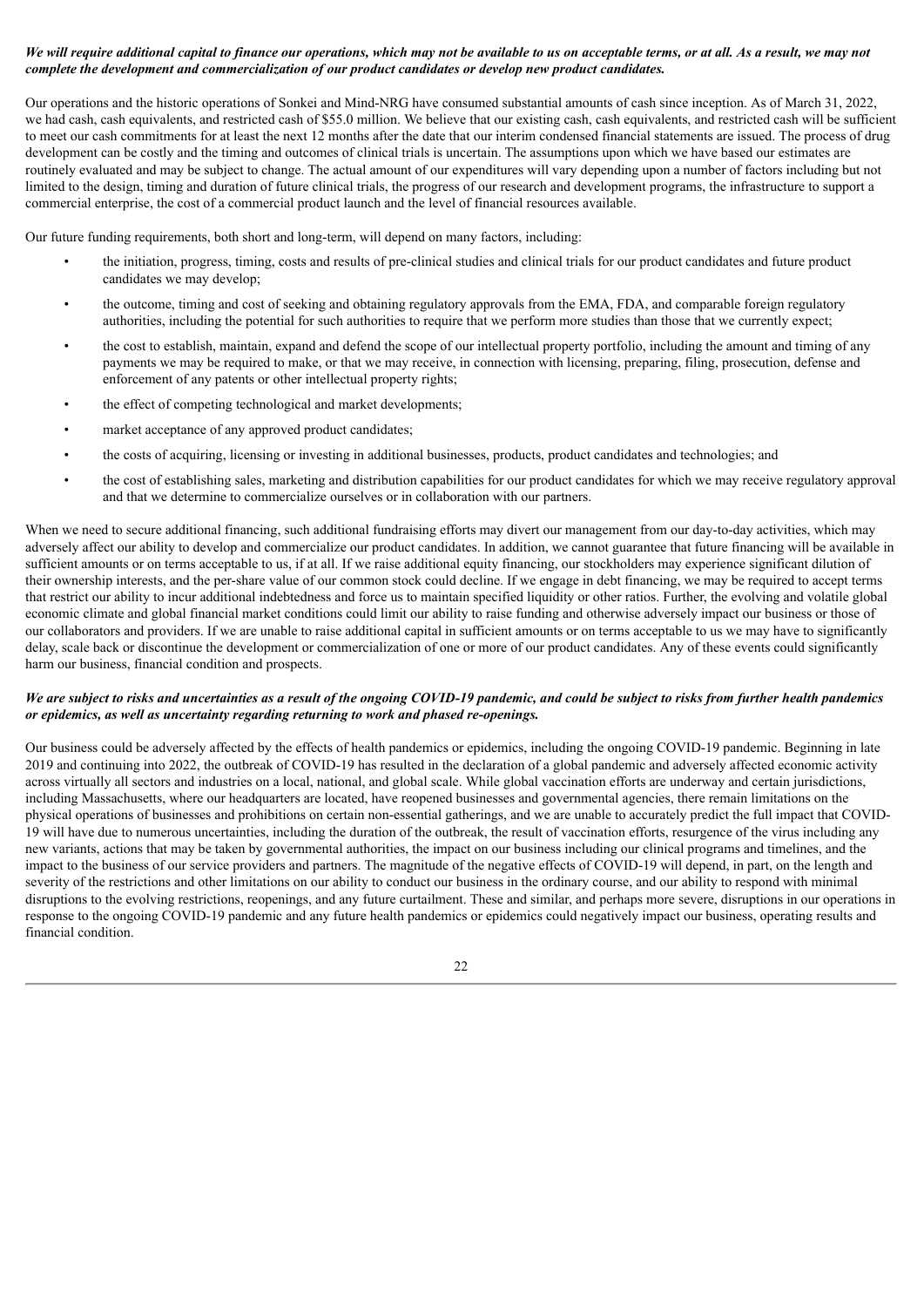In addition, our clinical trials may be affected by the COVID-19 pandemic. We may face difficulties enrolling or retaining patients in future clinical trials if patients are affected by the COVID-19 virus or are unable to travel to the clinical trial sites or obtain study medication. Our clinical trials may further be delayed due to prioritization of hospital resources toward the COVID-19 pandemic, and some patients may not be able to comply with clinical trial protocols if quarantines impede patient movement or interrupt healthcare services. Similarly, our ability to recruit and retain principal investigators and site staff who, as healthcare providers, may have heightened exposure to the COVID-19 virus, could be delayed or disrupted, which would adversely impact our clinical trial operations. As a result, we could experience delays in the completion of our trials, which could result in a material adverse impact on our clinical trial plans and timelines.

Furthermore, the COVID-19 pandemic has caused a broad negative impact globally on capital markets and economies worldwide, which could have a negative impact on us economically. While the potential economic impact brought by, and the duration of, the COVID-19 pandemic, may be difficult to assess or predict, it is currently resulting in significant disruption of global financial markets. This disruption, if sustained or recurrent, could have a material adverse effect on our operating results, our ability to raise capital needed to develop and commercialize products and our overall financial condition. In addition, a recession or market correction resulting from the spread of the coronavirus could materially affect the value of our common stock.

The extent of the impact of the COVID-19 pandemic on our business is uncertain and difficult to predict, as the pandemic continues to rapidly evolve. The ultimate impact of the COVID-19 pandemic or a similar health pandemic or epidemic is highly uncertain and subject to change. We do not yet know the extent of potential delays or impacts on our business, our clinical trials, healthcare systems or the global economy as a whole. These effects could have a material impact on our operations, and we will continue to monitor the COVID-19 pandemic closely.

#### *A variety of risks associated with international operations could materially adversely af ect our business.*

We own one Swiss subsidiary, expect to engage in significant cross-border activities, and we will be subject to risks related to international operations, including:

- different regulatory requirements for maintaining approval of drugs in foreign countries;
- reduced protection for contractual and intellectual property rights in certain countries;
- unexpected changes in tariffs, trade barriers and regulatory requirements;
- economic weakness, including inflation, political instability in particular foreign economies and markets, such as the instability caused by Russia's invasion of Ukraine, or public health issues or pandemics, such as the coronavirus;
- compliance with tax, employment, immigration and labor laws for employees living or traveling abroad;
- compliance with tax laws of various jurisdictions, including with respect to intercompany transfer pricing arrangements and taxable nexus;
- foreign currency fluctuations, which could result in increased operating expenses and reduced revenue, and other obligations incident to doing business in another country;
- workforce uncertainty in countries where labor unrest is more common than in North America;
- tighter restrictions on privacy and the collection and use of patient data; and
- business interruptions resulting from geopolitical actions, including political instability, hostilities, war and terrorism, such as the military conflict involving Russia and Ukraine, or natural disasters including pandemics, earthquakes, typhoons, floods and fires.

If any of these issues were to occur, our business could be materially harmed.

#### We are subject to U.S. and certain foreign export and import controls, sanctions, embargoes, anti-corruption laws, and anti-money laundering laws and regulations. Compliance with these legal standards could impair our ability to compete in domestic and international markets. We can face criminal *liability and other serious consequences for violations, which can harm our business.*

We are subject to export control and import laws and regulations, including the U.S. Export Administration Regulations, U.S. Customs regulations, various economic and trade sanctions regulations administered by the U.S. Treasury Department's Office of Foreign Assets Controls, the U.S. Foreign Corrupt Practices Act of 1977, as amended, or FCPA, the U.S. domestic bribery statute contained in 18 U.S.C. § 201, the U.S. Travel Act, the USA PATRIOT Act, and other state and national anti-bribery and anti-money laundering laws in the countries in which we conduct activities. Anti-corruption laws are interpreted broadly and prohibit companies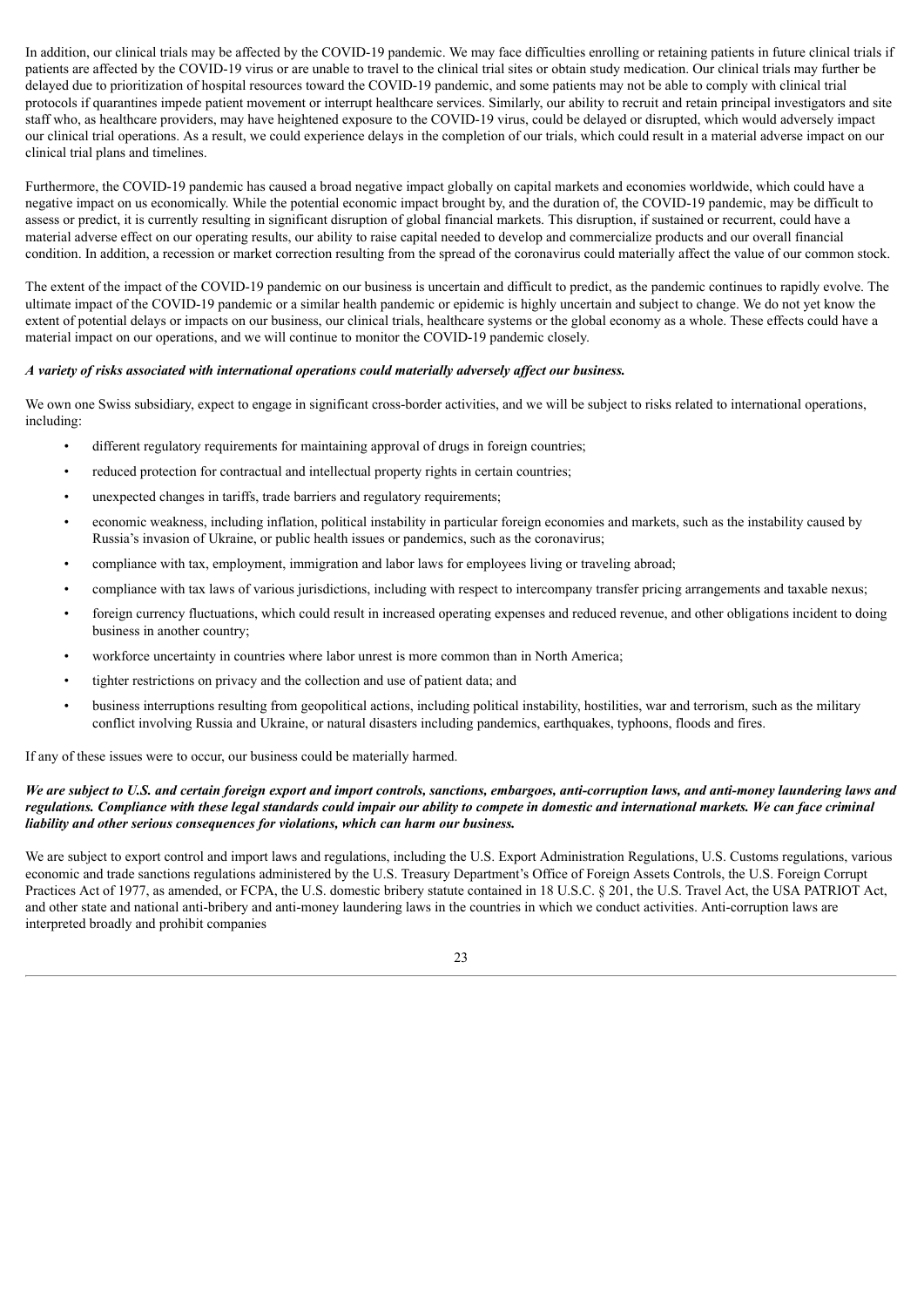and their employees, agents, contractors, and other collaborators from authorizing, promising, offering, or providing, directly or indirectly, improper payments or anything else of value to recipients in the public or private sector. The Foreign Corrupt Practices Act ("FCPA"), prohibits any U.S. individual or business from paying, offering, or authorizing payment or offering of anything of value, directly or indirectly, to any foreign official, political party or candidate for the purpose of influencing any act or decision of the foreign entity in order to assist the individual or business in obtaining or retaining business. The FCPA also obligates companies whose securities are listed in the United States to comply with accounting provisions requiring the company to maintain books and records that accurately and fairly reflect all transactions of the corporation, including international subsidiaries, and to devise and maintain an adequate system of internal accounting controls for international operations. Activities that violate the FCPA, even if they occur wholly outside the United States, can result in criminal and civil fines, imprisonment, disgorgement, oversight, and debarment from government contracts.

We have direct or indirect interactions with officials and employees of government agencies or government-affiliated hospitals, universities, and other organizations. We can be held liable for the corrupt or other illegal activities of our employees, agents, contractors, and other collaborators, even if we do not explicitly authorize or have actual knowledge of such activities. Any violations of the laws and regulations described above may result in substantial civil and criminal fines and penalties, imprisonment, the loss of export or import privileges, debarment, tax reassessments, breach of contract and fraud litigation, reputational harm, and other consequences.

#### We are subject to stringent and evolving U.S. and foreign laws, regulations, rules, contractual obligations, policies and other obligations related to data privacy and security. Our actual or perceived failure to comply with such obligations could lead to regulatory investigations or actions; litigation; fines and penalties; disruptions of our business operations; reputational harm; loss of revenue or profits; and other adverse business consequences.

In the ordinary course of business, we collect, receive, store, process, generate, use, transfer, disclose, make accessible, protect, secure, dispose of, transmit, and share (collectively, processing) personal data and other sensitive data, including proprietary and confidential business data, trade secrets, intellectual property, data we collect about trial participants in connection with clinical trials, sensitive third-party data, and employee data. Our data processing activities may subject us to numerous data privacy and security obligations, such as various laws, regulations, guidance, industry standards, external and internal privacy and security policies, contracts, and other obligations that govern the processing of personal data by us and on our behalf.

In the United States, federal, state, and local governments have enacted numerous data privacy and security laws, including data breach notification laws, personal data privacy laws, and consumer protection laws (e.g. Section 5 of the Federal Trade Commission Act). For example, the federal Health Insurance Portability and Accountability Act of 1996 ("HIPAA"), as amended by the Health Information Technology for Economic and Clinical Health Act ("HITECH"), imposes specific requirements relating to the privacy, security, and transmission of individually identifiable health information. In addition, the California Consumer Privacy Act of 2018 ("CCPA") imposes obligations on covered businesses. These obligations include, but are not limited to, providing specific disclosures in privacy notices and affording California residents certain rights related to their personal data. The CCPA allows for statutory fines for noncompliance (up to \$7,500 per violation). Although the CCPA exempts some data processed in the context of clinical trials, the CCPA may increase compliance costs and potential liability with respect to other personal data maintained about California residents. In addition, it is anticipated that the California Privacy Rights Act of 2020 ("CPRA"), effective January 1, 2023, will expand the CCPA. The CPRA establishes a new California Privacy Protection Agency to implement and enforce the CPRA, which could increase the risk of enforcement. Other states have enacted data privacy laws. For example, Virginia passed the Consumer Data Protection Act, Colorado passed the Colorado Privacy Act, and Utah passed the Consumer Privacy Act, all of which become effective in 2023. In addition, data privacy and security laws have been proposed at the federal, state, and local levels in recent years, which could further complicate compliance efforts.

Outside the United States, an increasing number of laws, regulations, and industry standards apply to data privacy and security. For example, the European Union's General Data Protection Regulation ("EU GDPR"), and the United Kingdom's GDPR ("UK GDPR") impose strict requirements for processing personal data. For example, under the EU GDPR, government regulators may impose temporary or definitive bans on data processing, as well as fines of up to 20 million euros or 4% of annual global revenue, whichever is greater. Further, individuals may initiate litigation related to processing of their personal data.

Certain jurisdictions have enacted data localization laws and cross-border personal data transfer laws, which could make it more difficult to transfer information across jurisdictions (such as transferring or receiving personal data that originates in the EU or in other foreign jurisdictions). Existing mechanisms that facilitate cross-border personal data transfers may change or be invalidated. For example, absent appropriate safeguards or other circumstances, the EU GDPR generally restricts the transfer of personal data to countries outside of the European Economic Area ("EEA") that the European Commission does not consider to provide an adequate level of data privacy and security, such as the United States. The European Commission released a set of "Standard Contractual Clauses" ("SCCs") that are designed to be a valid mechanism to facilitate personal data transfers out of the EEA to these jurisdictions.

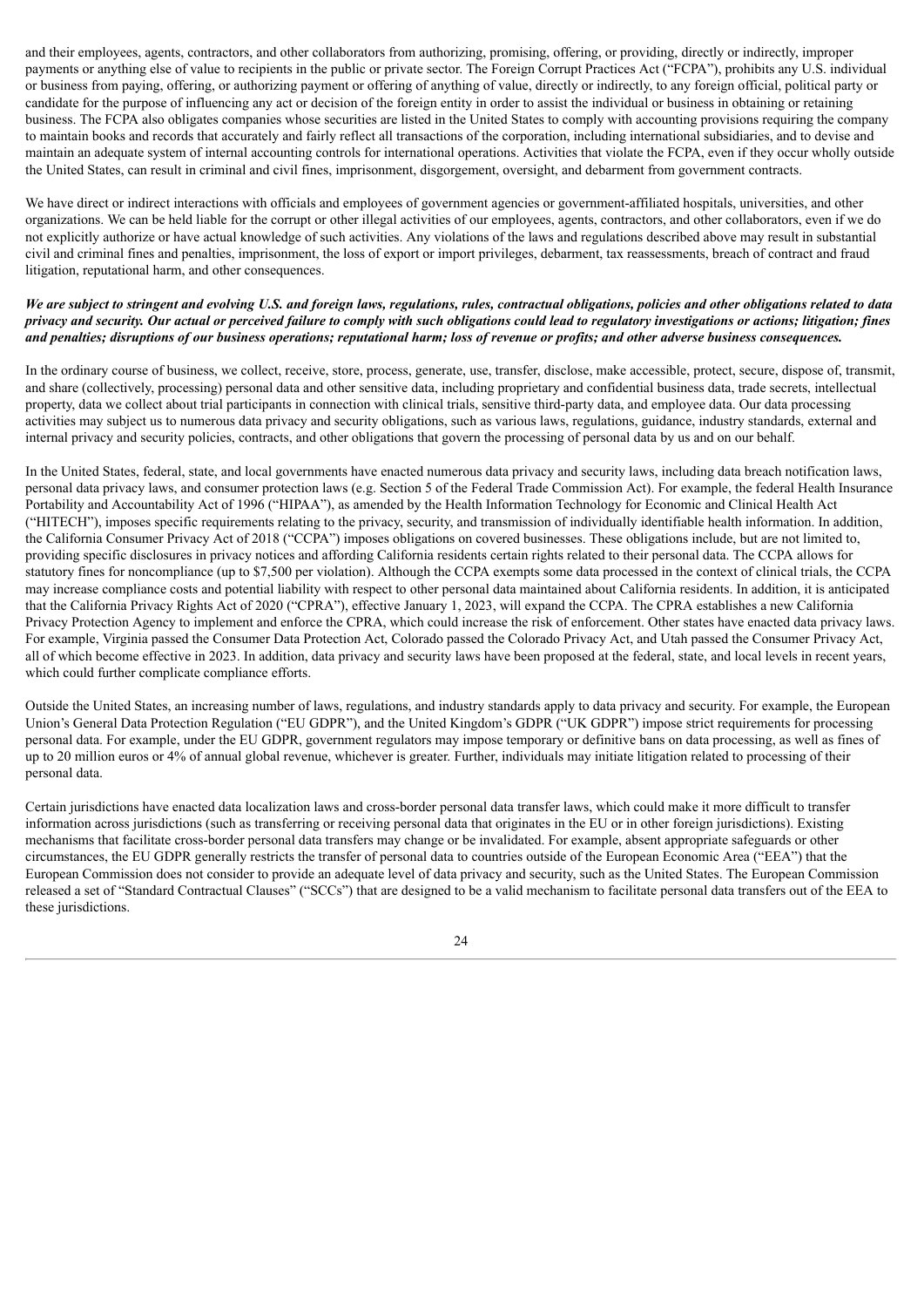Currently, these SCCs are a valid mechanism to transfer personal data outside of the EEA, but there exists some uncertainty regarding whether the SCCs will remain a valid mechanism. Additionally, the SCCs impose additional compliance burdens, such as conducting transfer impact assessments to determine whether additional security measures are necessary to protect the at-issue personal data. In addition, the UK similarly restrict personal data transfers outside of those jurisdictions to countries such as the United States that do not provide an adequate level of personal data protection, and certain countries outside Europe (e.g. China) have also passed or are considering laws requiring local data residency or otherwise impeding the transfer of personal data across borders, any of which could increase the cost and complexity of doing business. If we cannot implement a valid compliance mechanism for cross-border data transfers, we may face increased exposure to regulatory actions, substantial fines, and injunctions against processing or transferring personal data from Europe or other foreign jurisdictions. The inability to import personal data to the United States could significantly and negatively impact our business operations, including by limiting our ability to conduct clinical trial activities in Europe and elsewhere; limiting our ability to collaborate with parties that are subject to such cross-border data transfer or localization laws; or requiring us to increase our personal data processing capabilities and infrastructure in foreign jurisdictions at significant expense.

In addition to data privacy and security laws, we may be contractually subject to data privacy and security obligations, including industry standards adopted by industry groups and may become subject to new data privacy and security obligations in the future. For example, certain privacy laws require our customers to impose specific contractual restrictions on their service providers.

Obligations related to data privacy and security are quickly changing in an increasingly stringent fashion, creating some uncertainty as to the effective future legal framework. Additionally, these obligations may be subject to differing applications and interpretations, which may be inconsistent or conflict among jurisdictions. Preparing for and complying with these obligations requires significant resources and may necessitate changes to our information technologies, systems, and practices and to those of any third parties that process personal data on our behalf.

Although we endeavor to comply with all applicable data privacy and security obligations, we may at times fail (or be perceived to have failed) to do so. Moreover, despite our efforts, our personnel or third parties upon whom we rely may fail to comply with such obligations, which could negatively impact our business operations and compliance posture. For example, any failure by a third-party processor to comply with applicable law, regulations, or contractual obligations could result in adverse effects, including proceedings against us by governmental entities or others.

If we fail, or are perceived to have failed, to address or comply with data privacy and security obligations, we could face significant consequences. These consequences may include, but are not limited to, government enforcement actions (e.g., investigations, fines, penalties, audits, inspections, and similar); litigation (including class-related claims); additional reporting requirements and/or oversight; bans on processing personal data; orders to destroy or not use personal data; and imprisonment of company officials. Any of these events could have a material adverse effect on our reputation, business, or financial condition, including but not limited to: loss of customers; interruptions or stoppages in our business operations (including, as relevant, clinical trials); inability to process personal data or to operate in certain jurisdictions; limited ability to develop or commercialize our products; expenditure of time and resources to defend any claim or inquiry; adverse publicity; or revision or restructuring of our operations.

#### If our information technology systems or data, or those of third parties upon which we rely, are or were compromised, we could experience adverse consequences resulting from such compromise, including but not limited to regulatory investigations or actions; litigation; fines and penalties; disruptions of our business operations; reputational harm; loss of revenue or profits; and other adverse consequences.

In the ordinary course of our business, we may process proprietary, confidential, and sensitive data, including personal data (such as health-related data), intellectual property, and trade secrets (collectively, sensitive information). We may rely upon third-party service providers and technologies to operate critical business systems to process sensitive information in a variety of contexts, including, without limitation, third-party providers of cloud-based infrastructure, encryption and authentication technology, employee email, content delivery to customers, and other functions. Our ability to monitor these third parties' information security practices is limited, and these third parties may not have adequate information security measures in place. We may share or receive sensitive information with or from third parties.

Cyberattacks, malicious internet-based activity, and online and offline fraud are prevalent and continue to increase. These threats are becoming increasingly difficult to detect. These threats come from a variety of sources, including traditional computer "hackers," threat actors, personnel (such as through theft or misuse), sophisticated nation states, and nation-state-supported actors. Some actors now engage and are expected to continue to engage in cyber-attacks, including without limitation nation-state actors for geopolitical reasons and in conjunction with military conflicts and defense activities. During times of war and other major conflicts, we and the third parties upon which we rely may be vulnerable to a heightened risk of these attacks, including cyber-attacks, that could materially disrupt our systems and operations, supply chain, and ability to produce, sell and distribute our goods and services. We and the third parties upon which we rely may be subject to a variety of evolving threats, including but not limited to social-engineering attacks

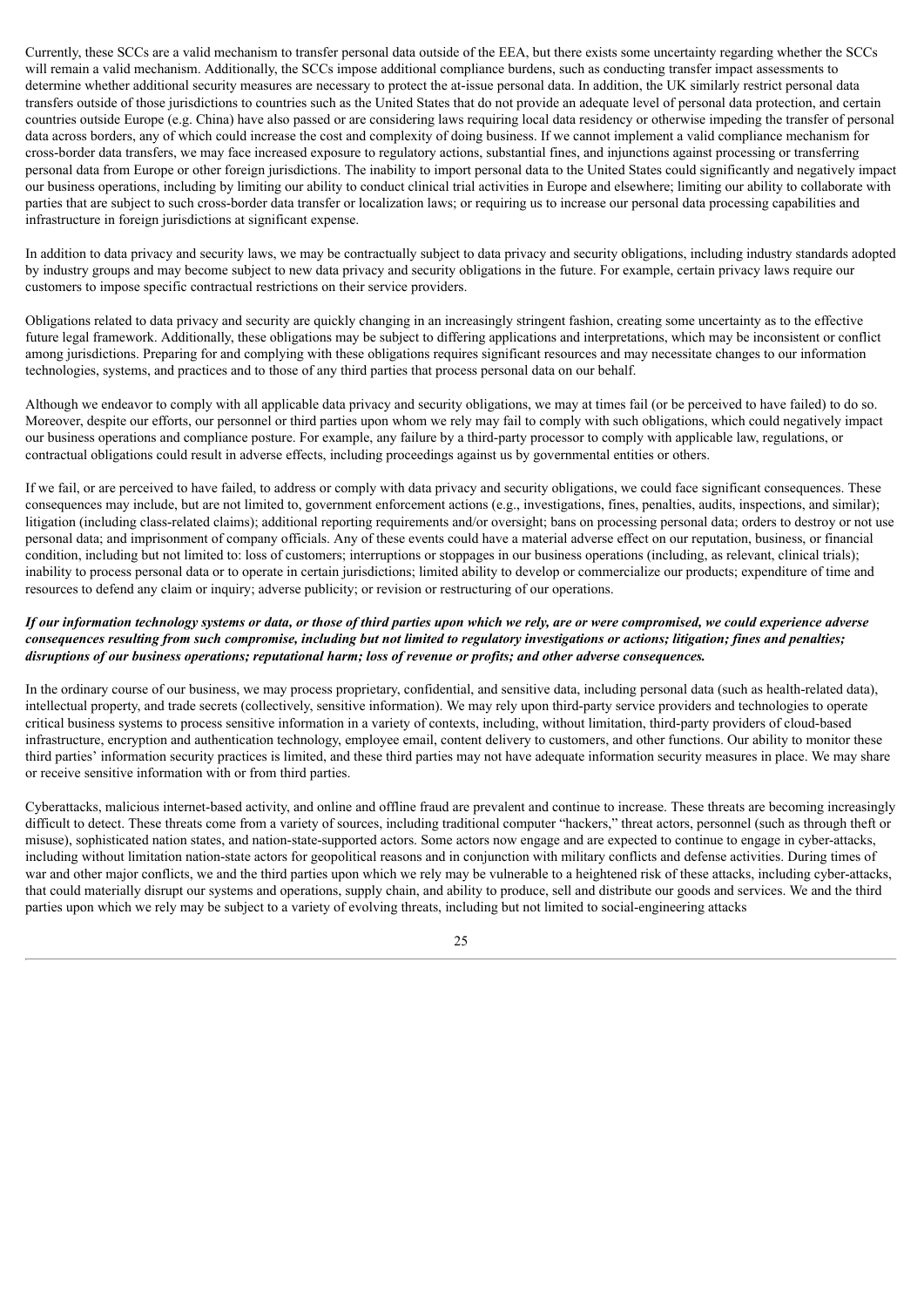(including through phishing attacks), malicious code (such as viruses and worms), malware (including as a result of advanced persistent threat intrusions), denial-of-service attacks (such as credential stuffing), personnel misconduct or error, ransomware attacks, supply-chain attacks, software bugs, server malfunctions, software or hardware failures, loss of data or other information technology assets, adware, telecommunications failures, earthquakes, fires, floods, and other similar threats.

Ransomware attacks, including by organized criminal threat actors, nation-states, and nation-state-supported actors, are becoming increasingly prevalent and severe and can lead to significant interruptions in our operations, loss of data and income, reputational harm, and diversion of funds. Extortion payments may alleviate the negative impact of a ransomware attack, but we may be unwilling or unable to make such payments due to, for example, applicable laws or regulations prohibiting such payments. Similarly, supply-chain attacks have increased in frequency and severity, and we cannot guarantee that third parties and infrastructure in our supply chain or our third-party partners' supply chains have not been compromised or that they do not contain exploitable defects or bugs that could result in a breach of or disruption to our information technology systems or the third-party information technology systems that support us and our services. Future or past business transactions (such as acquisitions or integrations) could expose us to additional cybersecurity risks and vulnerabilities, as our systems could be negatively affected by vulnerabilities present in acquired or integrated entities' systems and technologies. The COVID-19 pandemic and our remote workforce also poses increased risks to our information technology systems and data, as more of our employees work from home, utilizing network connections outside our premises.

Any of the previously identified or similar threats could cause a security incident or other interruption. A security incident or other interruption could result in unauthorized, unlawful, or accidental acquisition, modification, destruction, loss, alteration, encryption, disclosure of, or access to our sensitive information. A security incident or other interruption could disrupt our ability (and that of third parties upon whom we rely) to provide our services. We may expend significant resources or modify our business activities (including our clinical trial activities) to try to protect against security incidents. Certain data privacy and security obligations may require us to implement and maintain specific security measures, industry-standard or reasonable security measures to protect our information technology systems and sensitive information.

While we have implemented security measures designed to protect against security incidents, there can be no assurance that these measures, or those of a third party upon whom we rely, will be effective. For example, an external contractor experienced a cyberattack in 2019, which resulted in a disruption to patient recruitment in our Phase 3 clinical trial of roluperidone. We may be unable in the future to detect vulnerabilities in our information technology systems because such threats and techniques change frequently, are often sophisticated in nature, and may not be detected until after a security incident has occurred. Despite our efforts to identify and address vulnerabilities, if any, in our information technology systems, our efforts may not be successful. Further, we may experience delays in developing and deploying remedial measures designed to address any such identified vulnerabilities.

Applicable data privacy and security obligations may require us to notify relevant stakeholders of security incidents. Such disclosures are costly, and the disclosure or the failure to comply with such requirements could lead to adverse consequences. If we (or a third party upon whom we rely) experience a security incident or are perceived to have experienced a security incident, we may experience adverse consequences. These consequences may include: government enforcement actions (for example, investigations, fines, penalties, audits, and inspections); additional reporting requirements and/or oversight; restrictions on processing sensitive information (including personal data); litigation (including class claims); indemnification obligations; negative publicity; reputational harm; monetary fund diversions; interruptions in our operations (including availability of data); financial loss; and other similar harms. Security incidents and attendant consequences may negatively impact our ability to grow and operate our business.

Our contracts may not contain limitations of liability, and even where they do, there can be no assurance that limitations of liability in our contracts are sufficient to protect us from liabilities, damages, or claims related to our data privacy and security obligations. We cannot be sure that our insurance coverage will be adequate or sufficient to protect us from or to mitigate liabilities arising out of our privacy and security practices, that such coverage will continue to be available on commercially reasonable terms or at all, or that such coverage will pay future claims.

#### *Our common stock may be delisted from Nasdaq if we fail to comply with continued listing standards.*

If we fail to meet any of the continued listing standards of Nasdaq, our common stock could be delisted from The Nasdaq Global Market. These continued listing standards include, among other things, a \$1.00 minimum closing bid price and shareholders' equity of \$10 million.

On January 12, 2022, we received a deficiency letter from Nasdaq notifying us that, for the previous 30 consecutive business days, the closing bid price of our shares of common stock has not been maintained at the minimum required closing bid price of at least \$1.00 per share, as required for continued listing on the Nasdaq Global Market. In accordance with the listing rules of Nasdaq, we have been given 180 calendar days, or until July 11, 2022, to regain compliance with the minimum bid price requirement. If at any time before July 11, 2022, the closing bid price of our common stock is at least \$1.00 per share for a minimum of ten consecutive business days,

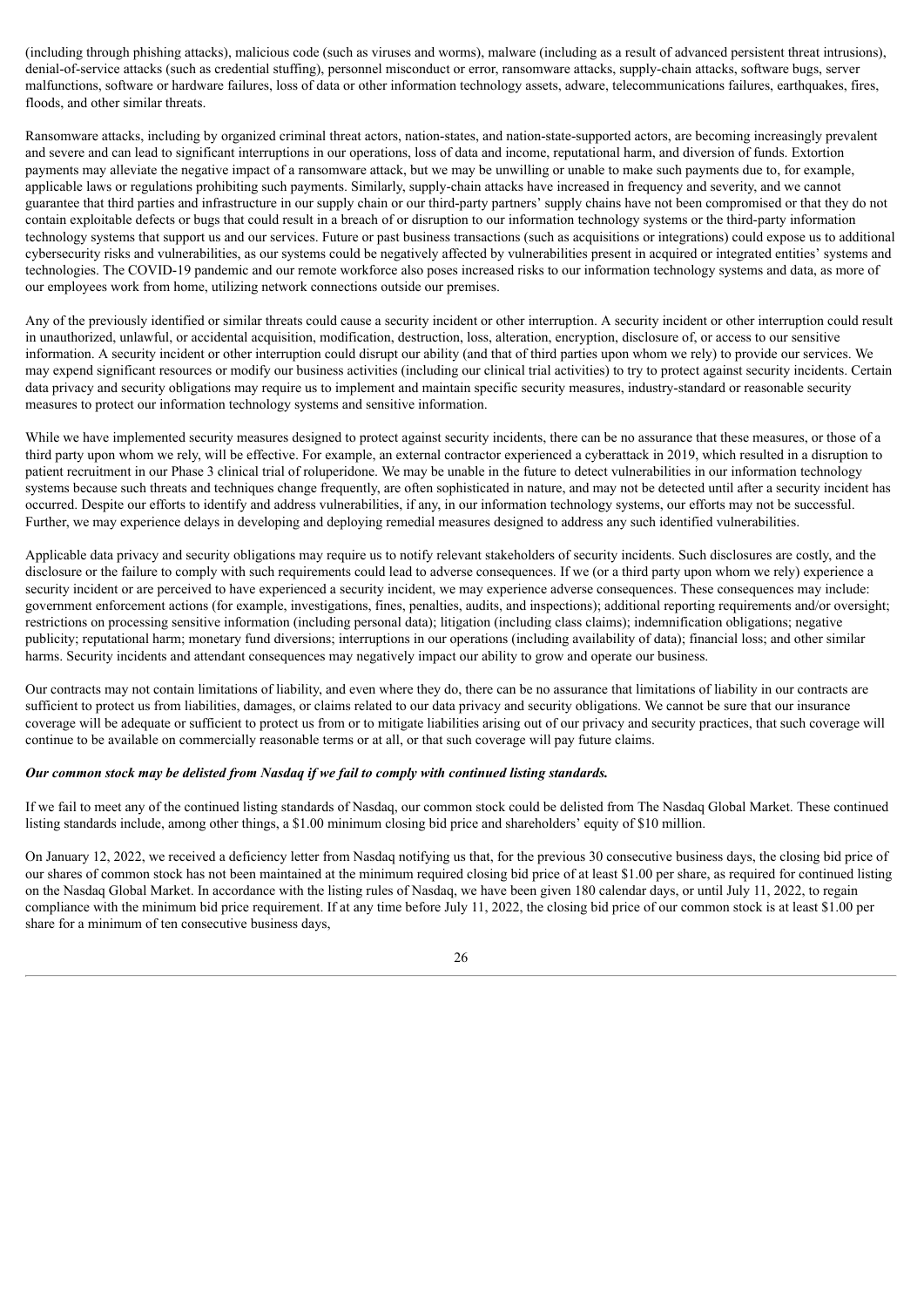Nasdaq will provide written notification to us that the Company complies with the minimum bid price requirement. We intend to monitor the closing bid price of our common stock and may, if appropriate, consider implementing available options, including a reverse stock split, to regain compliance with the minimum closing bid price requirement. We are seeking stockholder approval of a reverse stock split at our 2022 annual meeting of stockholders.

On March 8, 2022, we received a second deficiency letter from Nasdaq that our stockholders' equity as reported in our Annual Report on Form 10-K for the year ended December 31, 2021 does not satisfy the Nasdaq Global Market continued listing requirement of \$10 million as set forth in Nasdaq Stock Market Rule 5450(b)(1). We have 45 calendar days from the date of this letter to submit to Nasdaq a plan to regain compliance with such requirement. Nasdaq subsequently extended the deadline for such submission, and we currently anticipate timely submitting such a plan to Nasdaq by the extended deadline. If the plan is accepted, Nasdaq may grant an extension of up to 180 calendar days from the date of the deficiency letter for us to provide evidence of compliance. If the plan is not accepted or we are not granted an extension, we will then consider actions appropriate to the circumstances, which may include applicable appeals to a Nasdaq Hearings Panel.

There can be no assurance that we will be able to regain or maintain compliance and remain in compliance in the future. In particular, our share price may continue to decline for a number of reasons, including many that are beyond our control. See the risk factor captioned "The market price of our stock may be volatile, and you could lose all or part of your investment" described in our Annual Report on Form 10-K for the year ended December 31, 2021.

If we fail to comply with the continued listing standards of the Nasdaq Global Market, we may seek to list our common stock on the Nasdaq Capital Market, the NYSE American or on a regional stock exchange or, if one or more broker-dealer market makers comply with applicable requirements, the over-the-counter ("OTC") market. Listing on such other market or exchange could reduce the liquidity of our common stock. If our common stock were to trade in the OTC market, an investor would find it more difficult to dispose of, or to obtain accurate quotations for the price of, the common stock. Delisting of the common stock could depress our stock price, substantially limit liquidity of our common stock and materially adversely affect our ability to raise capital on terms acceptable to us, or at all. Further, delisting of the common stock would likely result in the common stock becoming a "penny stock" under the Exchange Act.

#### <span id="page-26-0"></span>**Item 2. Unregistered Sales of Equity Securities and Use of Proceeds**

None.

#### <span id="page-26-1"></span>**Item 3. Defaults upon Senior Securities**

Not applicable.

#### <span id="page-26-2"></span>**Item 4. Mine Safety Disclosures**

Not applicable.

#### <span id="page-26-3"></span>**Item 5. Other Information**

Not applicable.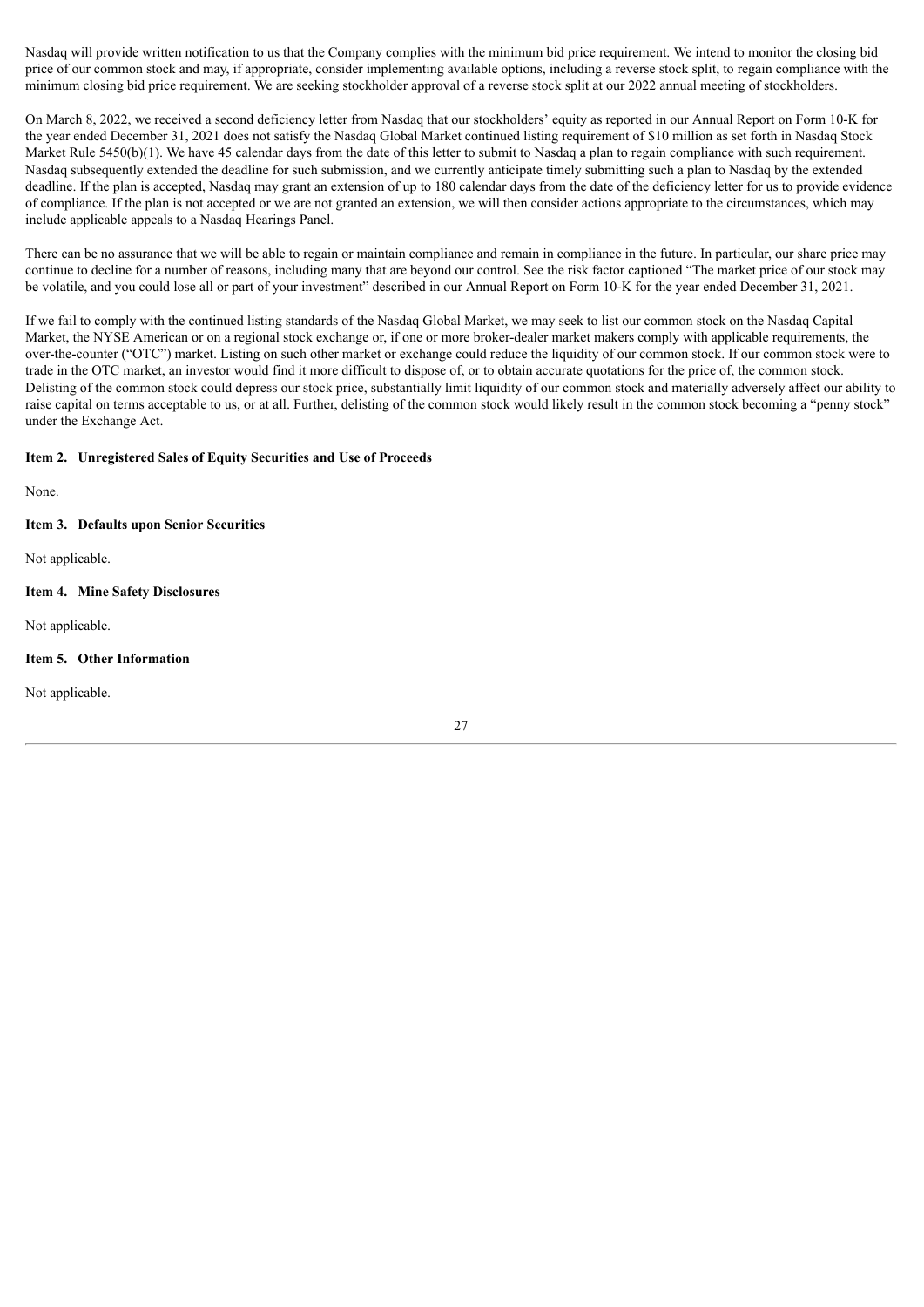#### <span id="page-27-0"></span>**Item 6. Exhibits**

The following exhibits are incorporated by reference or filed as part of this report.

| Exhibit<br>Number | <b>Description</b>                                                                                                                                                                                                                     |
|-------------------|----------------------------------------------------------------------------------------------------------------------------------------------------------------------------------------------------------------------------------------|
| 3.1               | Amended and Restated Certificate of Incorporation of the Registrant (incorporated by reference to Exhibit 3.1 to the Registrant's<br>registration statement on Form $S-1/A$ (File No. 333-195169) filed with the SEC on June 10, 2014) |
| 3.2               | Amended and Restated Bylaws of the Registrant (incorporated by reference to Exhibit 3.2 to the Registrant's quarterly report on Form 10-<br>$Q$ (File No. 001-36517) filed with the SEC on November 4, 2019)                           |
| 31.1              | <u>Certification of Chief Executive Officer (Principal Executive Officer) pursuant to Section 302 of Sarbanes-Oxley Act of 2002</u>                                                                                                    |
| 31.2              | <u>Certification of Chief Financial Officer (Principal Financial Officer) pursuant to Section 302 of Sarbanes-Oxley Act of 2002</u>                                                                                                    |
| $32.1+$           | Certification of Chief Executive Officer (Principal Executive Officer) and Chief Financial Officer (Principal Financial Officer) pursuant to<br>Section 906 of Sarbanes-Oxley Act of 2002                                              |
| 101.INS           | Inline XBRL Instance Document                                                                                                                                                                                                          |
| 101.SCH           | Inline XBRL Taxonomy Extension Schema Document                                                                                                                                                                                         |
| 101.CAL           | Inline XBRL Taxonomy Extension Calculation Linkbase Document                                                                                                                                                                           |
| 101.DEF           | Inline XBRL Taxonomy Extension Definition Linkbase Document                                                                                                                                                                            |
| $101$ .LAB        | Inline XBRL Taxonomy Extension Label Linkbase Document                                                                                                                                                                                 |
| 101.PRE           | Inline XBRL Taxonomy Extension Presentation Linkbase Document                                                                                                                                                                          |
| 104               | Cover Page Interactive Data file (formatted as inline XBRL with applicable taxonomy extension information contained in Exhibits 101)                                                                                                   |
|                   | These certifications are being furnished solely to accompany this quarterly report pursuant to 18 U.S.C. Section 1350, and are not being filed for                                                                                     |

+ These certifications are being furnished solely to accompany this quarterly report pursuant to 18 U.S.C. Section 1350, and are not being filed for purposes of Section 18 of the Securities Exchange Act of 1934 and are not to be incorporated by reference into any filing of the registrant, whether made before or after the date hereof, regardless of any general incorporation language in such filing.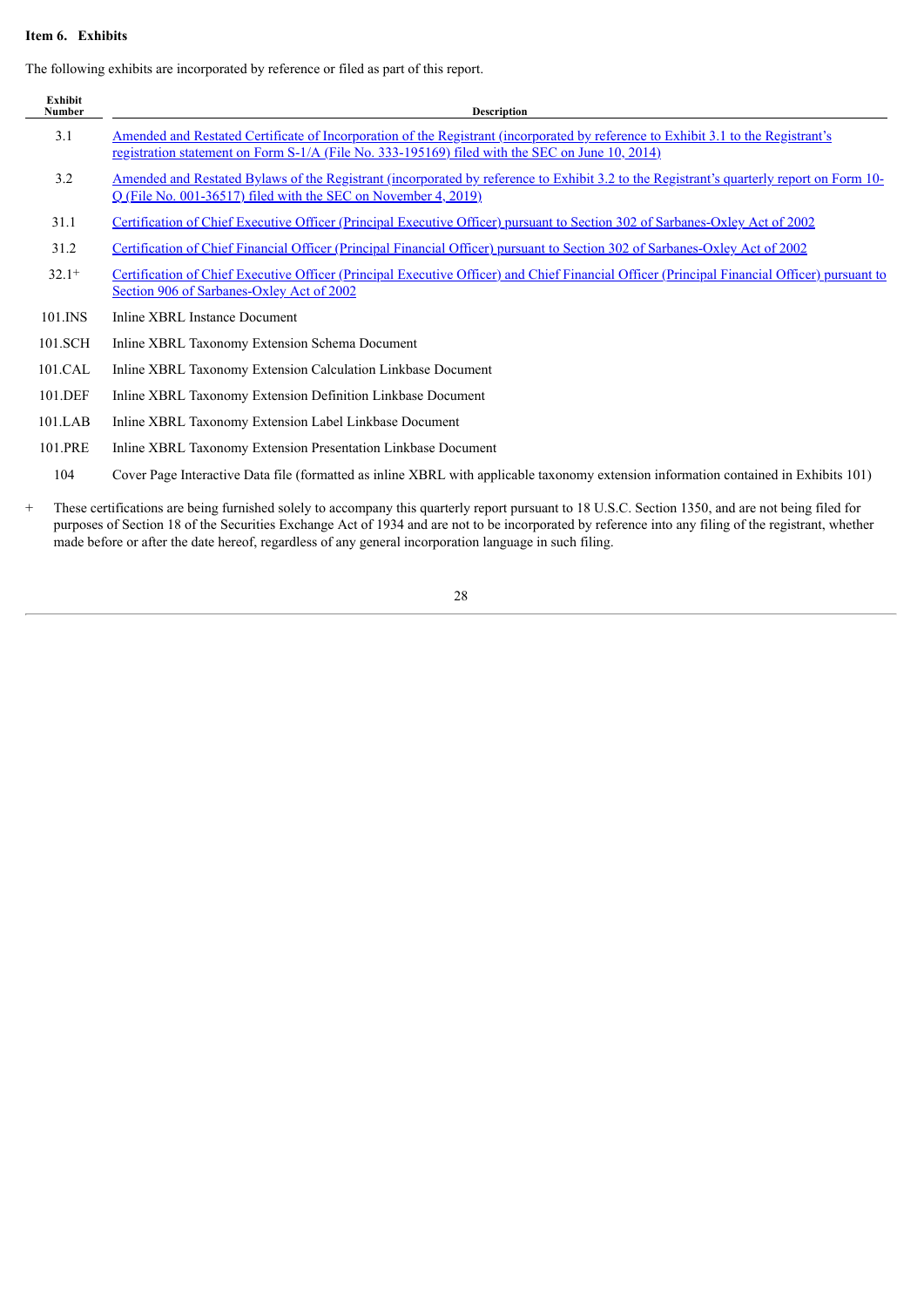#### **SIGNATURE**

<span id="page-28-0"></span>Pursuant to the requirements of Section 13 or 15(d) of the Securities Exchange Act of 1934, the Registrant has duly caused this report to be signed on its behalf by the undersigned, thereunto duly authorized.

MINERVA NEUROSCIENCES, INC.

By:

/s/ Frederick Ahlholm Frederick Ahlholm Chief Financial Officer (Principal Financial Officer) (On behalf of the Registrant)

Date: May 4, 2022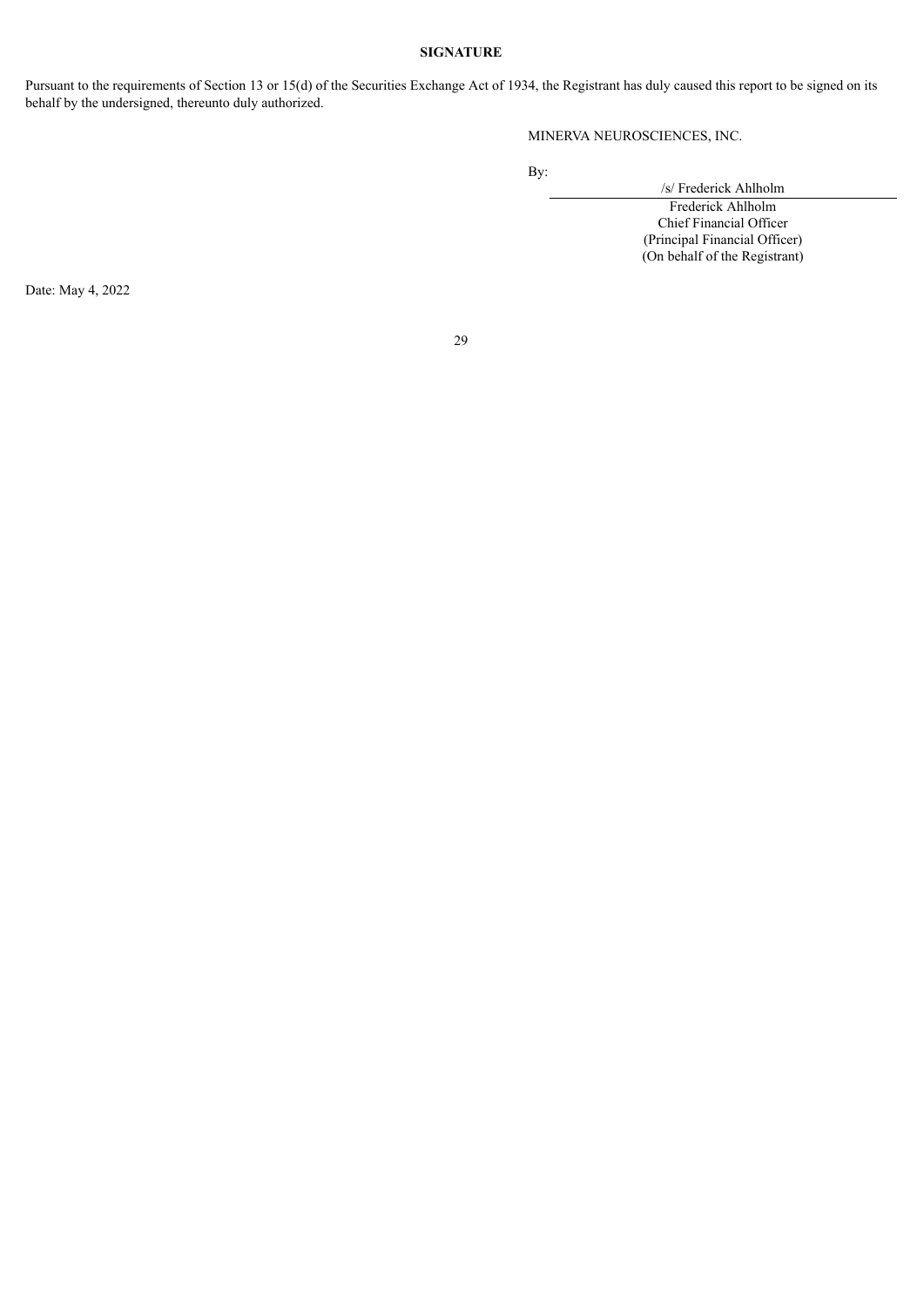<span id="page-29-0"></span>I, Remy Luthringer, certify that:

- 1. I have reviewed this Form 10-Q of Minerva Neurosciences, Inc.;
- 2. Based on my knowledge, this report does not contain any untrue statement of a material fact or omit to state a material fact necessary to make the statements made, in light of the circumstances under which such statements were made, not misleading with respect to the period covered by this report;
- 3. Based on my knowledge, the financial statements, and other financial information included in this report, fairly present in all material respects the financial condition, results of operations and cash flows of the registrant as of, and for, the periods presented in this report;
- 4. The registrant's other certifying officer(s) and I are responsible for establishing and maintaining disclosure controls and procedures (as defined in Exchange Act Rules 13a-15(e) and 15d-15(e)) and internal control over financial reporting (as defined in Exchange Act Rules 13a-15(f) and 15d-15(f)) for the registrant and have:
	- a. Designed such disclosure controls and procedures, or caused such disclosure controls and procedures to be designed under our supervision, to ensure that material information relating to the registrant, including its consolidated subsidiaries, is made known to us by others within those entities, particularly during the period in which this report is being prepared;
	- b. Designed such internal control over financial reporting, or caused such internal control over financial reporting to be designed under our supervision, to provide reasonable assurance regarding the reliability of financial reporting and the preparation of financial statements for external purposes in accordance with generally accepted accounting principles;
	- c. Evaluated the effectiveness of the registrant's disclosure controls and procedures and presented in this report our conclusions about the effectiveness of the disclosure controls and procedures, as of the end of the period covered by this report based on such evaluation; and
	- d. Disclosed in this report any change in the registrant's internal control over financial reporting that occurred during the registrant's most recent fiscal quarter (the registrant's fourth fiscal quarter in the case of an annual report) that has materially affected, or is reasonably likely to materially affect, the registrant's internal control over financial reporting; and
- 5. The registrant's other certifying officer(s) and I have disclosed, based on our most recent evaluation of internal control over financial reporting, to the registrant's auditors and the audit committee of the registrant's board of directors (or persons performing the equivalent functions):
	- a. All significant deficiencies and material weaknesses in the design or operation of internal control over financial reporting which are reasonably likely to adversely affect the registrant's ability to record, process, summarize and report financial information; and
	- b. Any fraud, whether or not material, that involves management or other employees who have a significant role in the registrant's internal control over financial reporting.

Date: May 4, 2022 /s/ Remy Luthringer Ph.D.

Remy Luthringer Ph.D. Executive Chairman and Chief Executive Officer (Principal Executive Officer)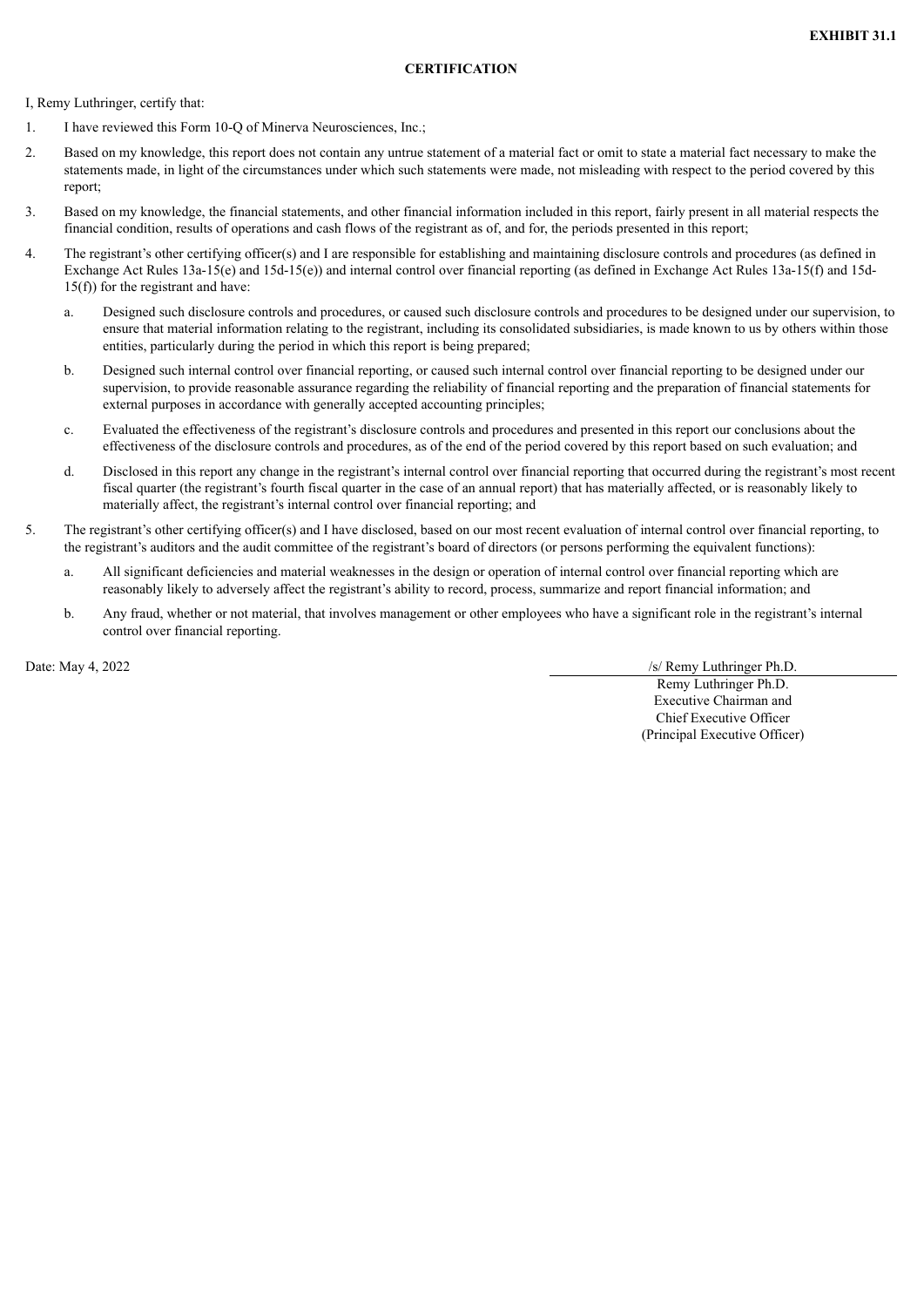<span id="page-30-0"></span>I, Frederick Ahlholm, certify that:

- 1. I have reviewed this Form 10-Q of Minerva Neurosciences, Inc.;
- 2. Based on my knowledge, this report does not contain any untrue statement of a material fact or omit to state a material fact necessary to make the statements made, in light of the circumstances under which such statements were made, not misleading with respect to the period covered by this report;
- 3. Based on my knowledge, the financial statements, and other financial information included in this report, fairly present in all material respects the financial condition, results of operations and cash flows of the registrant as of, and for, the periods presented in this report;
- 4. The registrant's other certifying officer and I are responsible for establishing and maintaining disclosure controls and procedures (as defined in Exchange Act Rules 13a-15(e) and 15d-15(e)) and internal control over financial reporting (as defined in Exchange Act Rules 13a-15(f) and 15d-15(f)) for the registrant and have:
	- a. Designed such disclosure controls and procedures, or caused such disclosure controls and procedures to be designed under our supervision, to ensure that material information relating to the registrant, including its consolidated subsidiaries, is made known to us by others within those entities, particularly during the period in which this report is being prepared;
	- b. Designed such internal control over financial reporting, or caused such internal control over financial reporting to be designed under our supervision, to provide reasonable assurance regarding the reliability of financial reporting and the preparation of financial statements for external purposes in accordance with generally accepted accounting principles;
	- c. Evaluated the effectiveness of the registrant's disclosure controls and procedures and presented in this report our conclusions about the effectiveness of the disclosure controls and procedures, as of the end of the period covered by this report based on such evaluation; and
	- d. Disclosed in this report any change in the registrant's internal control over financial reporting that occurred during the registrant's most recent fiscal quarter (the registrant's fourth fiscal quarter in the case of an annual report) that has materially affected, or is reasonably likely to materially affect, the registrant's internal control over financial reporting; and
- 5. The registrant's other certifying officer and I have disclosed, based on our most recent evaluation of internal control over financial reporting, to the registrant's auditors and the audit committee of the registrant's board of directors (or persons performing the equivalent functions):
	- a. All significant deficiencies and material weaknesses in the design or operation of internal control over financial reporting which are reasonably likely to adversely affect the registrant's ability to record, process, summarize and report financial information; and
	- b. Any fraud, whether or not material, that involves management or other employees who have a significant role in the registrant's internal control over financial reporting.

Date: May 4, 2022 /s/ Frederick Ahlholm

Frederick Ahlholm Chief Financial Officer (Principal Financial Officer)